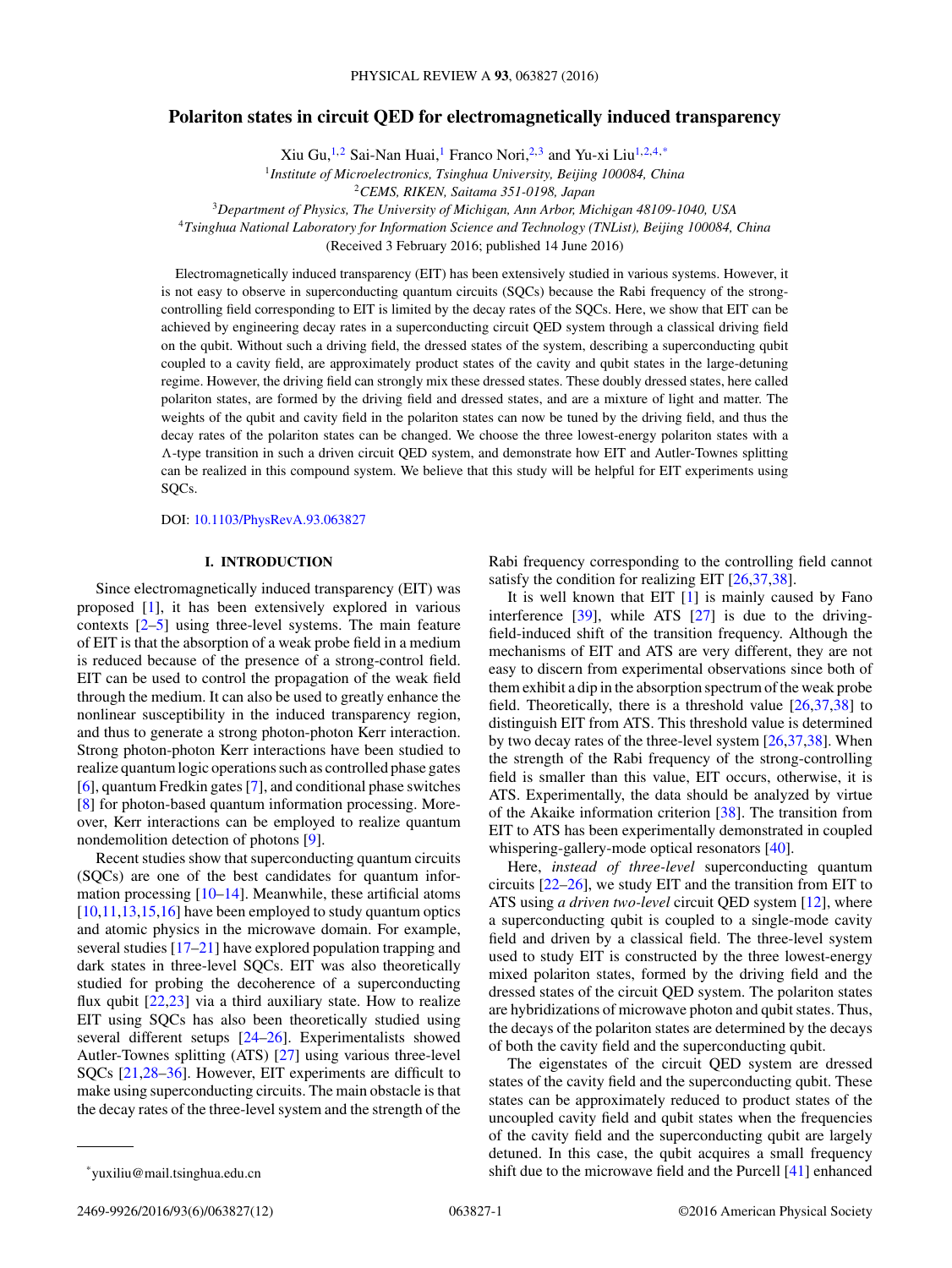<span id="page-1-0"></span>spontaneous decay rate [\[42\]](#page-11-0) is obtained. Therefore, when the detuning between the cavity field and the qubit is changed from zero to a finite value, the decay rates of the eigenstates of the circuit QED system can also be changed. However, such tunable decay is not easy to be realized when the sample is fabricated. Thus, we introduce a classical driving field to further mix the dressed states. We refer to these doubly dressed states as polariton states. In solid-state physics, polaritons are elementary excitations that are half light and half matter. In our system, the mixture of the driving field and the dressed states inherits both atomic and photonic properties. The weights of the photon and qubit states in polariton states can be tuned by the driving field, and thus the decay of the polariton states can be controlled. Such polariton states were studied in order to implement an impedance-matched  $\Lambda$  system  $[43-45]$ , where the two decay rates from the highest-energy level to the two lowest-energy levels are identical. However, in our study, we need to engineer different decay rates of the three-level  $\Lambda$ system so that the condition to realize EIT and ATS can be satisfied. In contrast to the study [\[24\]](#page-10-0), an extra driving field on the qubit is introduced to modify the decay rates of the system studied.

The paper is organized as follows. In Sec.  $II$ , we describe a model Hamiltonian and discuss how the transition frequencies can be tuned by the driving field. In Sec. [III,](#page-3-0) we study the selection rules and how to control decay rates of polariton states by changing the driving field. In Sec. [IV,](#page-6-0) we study a three-level polariton system to implement EIT and ATS, and the threshold value to discern EIT and ATS is given. Numerical simulations with possible experimental parameters are presented. Finally, further discussions and a summary are presented in Sec. [V.](#page-9-0)

#### **II. THEORETICAL MODEL AND POLARITON STATES**

In this section, we derive polariton states from the model Hamiltonian and then discuss how decay rates of the polariton states can be adjusted by an externally applied classical field.

#### **A. Hamiltonian**

As schematically shown in Fig. 1, we study a superconducting two-level system (a qubit system) which is coupled to a quantized single-mode microwave field and also driven by a classical microwave field. For concreteness, we assume that such qubit system is a three-Josephson-junction flux qubit circuit. The interaction between the qubit and the single-mode cavity field is described by the well-known Jaynes-Cummings



FIG. 1. A driven qubit coupled to a resonator mode. Here,  $\{|g\rangle, |e\rangle\}$  are the ground and excited states of the qubit, *g* is the coupling strength between the qubit and the cavity field, and  $\gamma_q$  ( $\gamma_c$ ) is the decay rate of the qubit (cavity field).

model [\[46,47\]](#page-11-0). Thus, the model Hamiltonian of the driven circuit QED system can be written as

$$
H_S = \frac{\hbar}{2}\omega_q \sigma_z + \hbar \omega_r \left( a^\dagger a + \frac{1}{2} \right) + \hbar g \left( a^\dagger \sigma_- + a \sigma_+ \right) + \hbar [\Omega \sigma_- \exp(i \omega_d t) + \Omega^* \sigma_+ \exp(-i \omega_d t)]. \tag{1}
$$

The first line of Eq. (1) is the Jaynes-Cummings Hamiltonian, which describes the interaction between the qubit system and the single-mode cavity field with coupling strength *g*. Here,  $\omega_q$  and  $\omega_r$  denote the frequencies of the qubit and single-mode cavity field, respectively. Also, *a* is the annihilation operator of the cavity field and  $\sigma_$  is the ladder operator of the qubit. The second line of Eq. (1) describes the interaction between the qubit and the classical driving field. The parameter  $\Omega$ represents the interaction strength or Rabi frequency between the qubit and the classical field with frequency  $\omega_d$ . Without loss of generality, hereafter we assume that  $\Omega$  is a real number.

To remove the time-dependent factors, we transform the Hamiltonian  $H<sub>S</sub>$ , given in Eq.  $(1)$ , into a rotating reference frame by the unitary transformation

$$
U = \exp[-i\omega_d(\sigma_z/2 + a^\dagger a)t],\tag{2}
$$

so that we can obtain the following effective Hamiltonian:

$$
\tilde{H}_{S} = \frac{\hbar}{2} \tilde{\omega}_{q} \sigma_{z} + \hbar \tilde{\omega}_{r} \left( a^{\dagger} a + \frac{1}{2} \right) + \hbar g (a^{\dagger} \sigma_{-} + a \sigma_{+}) \n+ \hbar [\Omega \sigma_{-} + \Omega \sigma_{+}], \tag{3}
$$

with the detunings  $\tilde{\omega}_q = \omega_q - \omega_d$ ,  $\tilde{\omega}_r = \omega_r - \omega_d$ , and  $\Delta =$  $\tilde{\omega}_r - \tilde{\omega}_q$ .

# **B.** Eigenvalues and eigenstates for  $\Omega = 0$

For completeness, we first briefly discuss the eigenstates and eigenvalues when the classical driving field is not applied to the qubit. In this case,  $\Omega = 0$ , and the eigenstates of Eq. (3), for the Jaynes-Cummings Hamiltonian of the qubit and the single-mode cavity field, are

$$
|+,n\rangle = \cos\frac{\theta_n}{2}|e,n\rangle + \sin\frac{\theta_n}{2}|g,n+1\rangle, \tag{4}
$$

$$
|-,n\rangle = -\sin\frac{\theta_n}{2}|e,n\rangle + \cos\frac{\theta_n}{2}|g,n+1\rangle,\tag{5}
$$

which mix the qubit states with the states of a single-mode which mix the qubit states with the states of a single-mode<br>cavity field. Here,  $\tan \theta_n = -2g\sqrt{n+1}/\Delta$ . We note that  $|e,n\rangle \equiv |e\rangle|n\rangle$  ( $|g,n\rangle \equiv |g\rangle|n\rangle$ ) denote that the qubit is in the excited  $|e\rangle$  (ground  $|g\rangle$ ) state and the single-mode cavity field is in the state  $|n\rangle$ . The states expressed in Eqs. (4) and (5) are usually called dressed states. Note that we do not distinguish the dressed states in the rotating reference frame from those in the original laboratory frame. The eigenvalues corresponding to Eqs.  $(4)$  and  $(5)$  are

$$
E_{\pm,n} = \hbar \tilde{\omega}_r \left( n + \frac{1}{2} \right) \pm \frac{\hbar}{2} \sqrt{\Delta^2 + 4g^2(n+1)}.
$$
 (6)

From Eqs.  $(4)$  and  $(5)$ , it is clear that the eigenenergies of the Jaynes-Cummings model change with the detuning  $\Delta$ between the qubit and the single-mode cavity field. When the detuning is very large, the dressed states are approaching either bare qubit states or the states of the single-mode cavity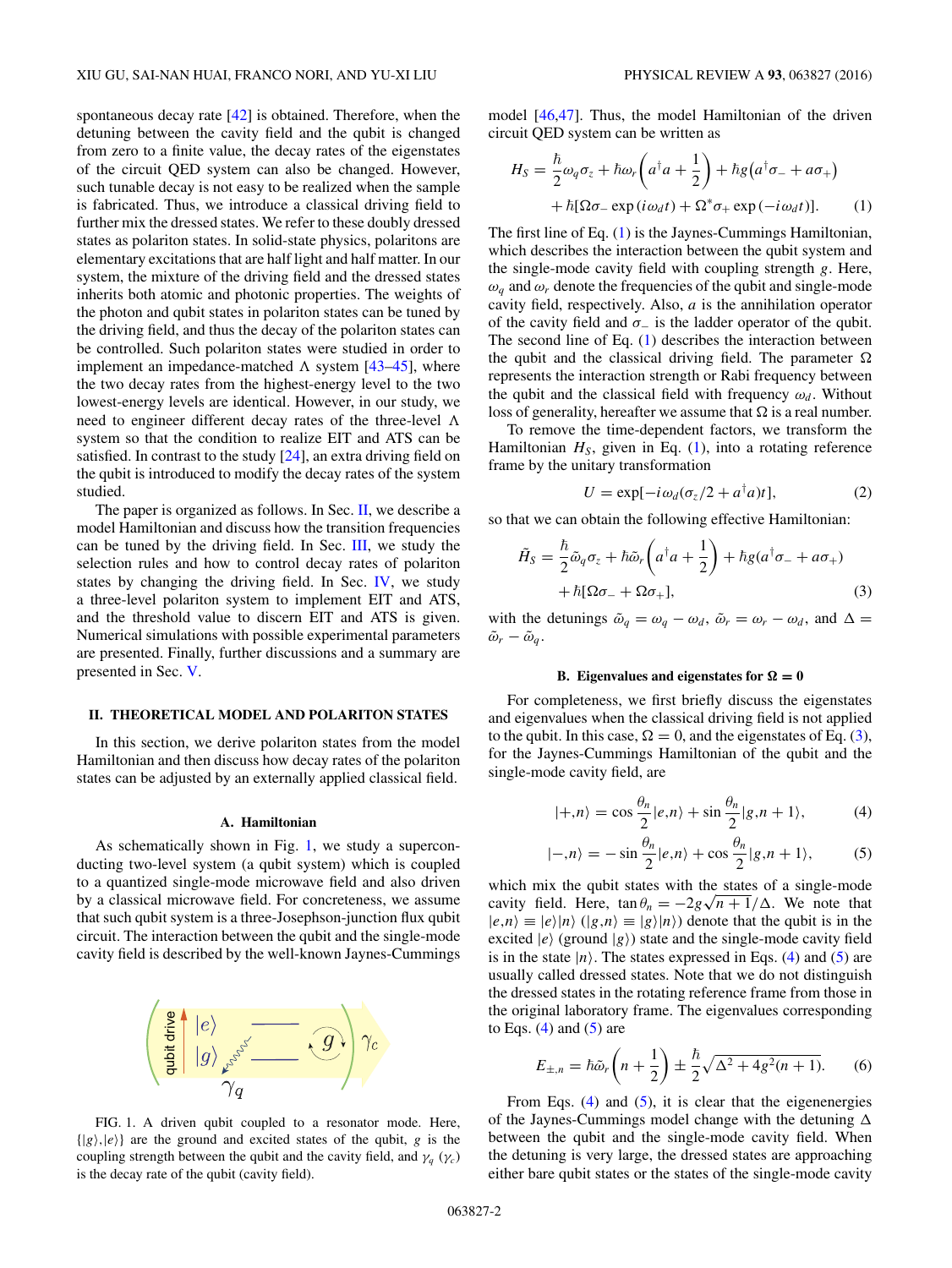<span id="page-2-0"></span>

FIG. 2. A schematic energy diagram for the Jaynes-Cummings model vs the detuning between the qubit and cavity field in the rotating frame. The eigenstates are denoted by  $|\pm, n\rangle$ . In the large-detuning regime, the coupled states  $|\pm, n\rangle$  are approaching the bare qubit and photon states. Here,  $\Delta = \tilde{\omega}_r - \tilde{\omega}_q$ . The nesting regime, defined by  $\omega_{|g,0\rangle} \leq \omega_{|e,0\rangle} < \omega_{|e,1\rangle} \leq \omega_{|g,1\rangle}$ , as in Refs. [\[43–45\]](#page-11-0), is between the two points linked by a line with two arrows. The frequency of the driving field  $\omega_d$  sets the boundary of the nesting regime. The lower limit is at  $\omega_{|e,1\rangle} = \omega_{|g,1\rangle}$ , where  $\omega_d = \omega_q - 3\chi$ . The upper limit is at  $\omega_{|g,0\rangle} = \omega_{|e,0\rangle}$ , where  $\omega_d = \omega_q - \chi$ . Here,  $\chi = g^2/\Delta$ , with *g* the coupling strength between the qubit and cavity field. We note that when the zero-point fluctuation of the cavity field is taken into account, the energy of the ground state  $|g\rangle|0\rangle$  is  $\Delta/2$ .

field. That is, they are almost decoupled from each other. The eigenenergies in Eq. [\(6\)](#page-1-0) are shown as a function of the detuning  $\Delta$  in Fig. 2, which clearly shows that the qubit and the cavity field are decoupled from each other when  $\Delta$  becomes very large. Figure 2 also shows that there are some degeneracy points when  $\Delta$  takes a particular value, e.g.,  $E_{g,0} = E_{-,0}$  and  $E_{+,0} = E_{-,1}$ , which will be further discussed in the following in the large-detuning case.

In the large-detuning case, i.e.,  $g \ll |\Delta|$ , Eqs. [\(4\)](#page-1-0) and [\(5\)](#page-1-0) can be approximately written as

$$
|+,n\rangle \approx |g,n+1\rangle - \frac{g}{\Delta}\sqrt{n+1}|e,n\rangle, \tag{7}
$$

$$
|-,n\rangle \approx |e,n\rangle + \frac{g}{\Delta}\sqrt{n+1}|g,n+1\rangle, \tag{8}
$$

where we assume  $\Delta > 0$  for convenience in the following discussions. We now focus on the five lowest eigenstates of the Jaynes-Cummings model, i.e., the ground state  $|g,0\rangle$  and the four dressed states  $|\pm, 0\rangle$  and  $|\pm, 1\rangle$ . To simplify the analysis, we first omit the first order of  $g/\Delta$ . In this case, the four dressed states can be approximately written as  $|-,0\rangle \approx |e,0\rangle, |+,0\rangle \approx$  $|g,1\rangle, |-,1\rangle \approx |e,1\rangle,$  and  $|+,1\rangle \approx |g,2\rangle$ , which correspond to the eigenfrequencies  $E_{\pm,n}/\hbar$  given by

$$
\omega_{|g,n\rangle} \approx n(\tilde{\omega}_r + \chi) + \frac{\Delta}{2},\tag{9}
$$

$$
\omega_{|e,n\rangle} \approx \tilde{\omega}_q - \chi + n(\tilde{\omega}_r - \chi) + \frac{\Delta}{2},\tag{10}
$$

where  $\chi = g^2/\Delta$  is the dispersive frequency shift. From Eqs. (9) and (10), we can approximately obtain  $\omega_{|e,0\rangle} = \omega_{|g,0\rangle}$ at  $\tilde{\omega}_q = \chi$ , and  $\omega_{|e,1\rangle} = \omega_{|g,1\rangle}$  at  $\tilde{\omega}_q = 3\chi$ . Thus, to operate in the so-called nesting regime  $[43-45]$ , where  $\omega_{|g,0\rangle}$  <  $\omega_{|e,0\rangle} < \omega_{|e,1\rangle} < \omega_{|g,1\rangle}$ , that is,  $E_{g,0} < E_{-,0} < E_{-,1} < E_{+,0}$ , the frequency  $\omega_d$  of the driving field must satisfy the condition  $ω_q - 3χ < ω_d < ω_q - χ.$ 

# **C.** Eigenvalues and eigenstates for  $\Omega \neq 0$

When a classical driving field is applied to the qubit, i.e.,  $\Omega \neq 0$ , it will induce transitions between different states of  $|\pm,n\rangle$ . Thus, the classical driving field lifts the degeneracies and strongly mixes the states  $|\pm, n\rangle$  with the states  $|\pm, n+1\rangle$ . That is, the dressed states in Eqs.  $(4)$  and  $(5)$  are mixed again by the classical field. We refer to these new states as polariton states because they inherit both atomic and photonic properties. Below, we will mainly focus on the large-detuning regime.

As schematically shown in Fig. 3 for the large-detuning case, where the first-order term in the parameter  $g/(\omega_r - \omega_q)$ for the dressed states is omitted, the four lowest states discussed above Eq. (9) are mixed by the classical field, i.e., the qubit is doubly dressed by a single-mode cavity field and a classical driving field. In the nesting regime, as shown in Refs. [\[43–45\]](#page-11-0), a weak driving field, applied to the qubit, can drastically change the ratio of the contributions from  $|g,n\rangle$ 



FIG. 3. (a) The dressed states of the Jaynes-Cummings mode for large detuning are mixed further by a driving field applied to the qubit, which only connects  $|g,n\rangle$  and  $|e,n\rangle$ . In the unnesting regime, without the driving field, the lowest four levels are approximately  $|g,0\rangle, |e,0\rangle, |g,1\rangle, |e,1\rangle$ , which are mixed when the driving field is applied to the qubit. (b) Four polariton states, i.e., energy levels  $|i\rangle$ with  $(i = 1, 2, 3, 4)$  expressed in Eqs.  $(11)$ ,  $(12)$  and Eqs.  $(14)$ ,  $(15)$ , in which we choose the three lowest-energy levels to study EIT and ATS in Sec. [IV.](#page-6-0)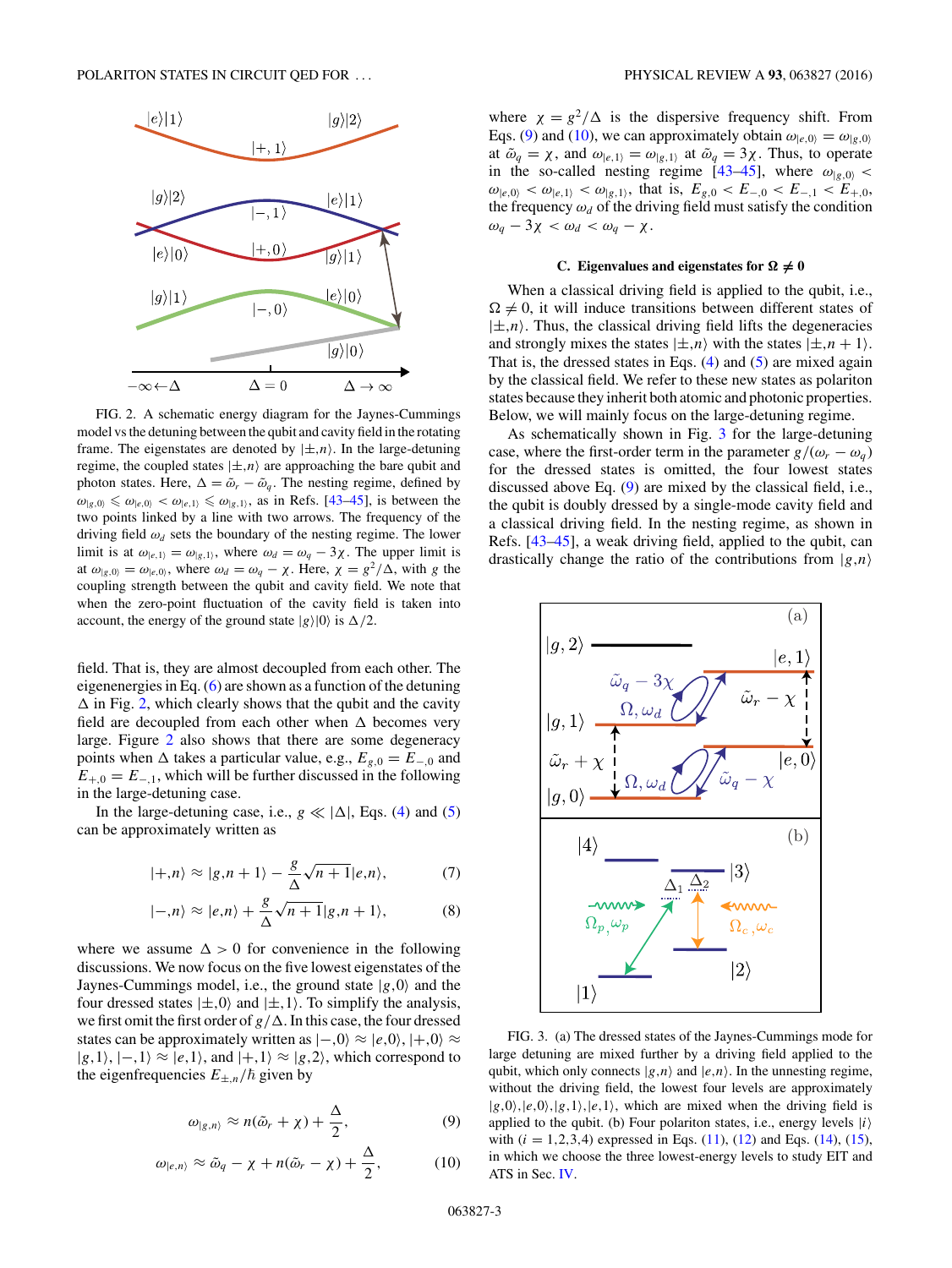<span id="page-3-0"></span>and  $|e,n\rangle$  to the final polariton states. This is in contrast to the unnesting case, where the external qubit drive has no appreciable effect on the system, as the following analysis shows.

The classical qubit field only induces transitions between the states  $|g,n\rangle$  and  $|e,n\rangle$ . Thus, it can only mix the state  $|g,0\rangle$  with  $|\pm,0\rangle$ , or mix states  $|\pm,n\rangle$  with states  $|\pm,n+1\rangle$ . In the large-detuning case, the states  $|g,0\rangle$  and  $|-,0\rangle \approx |e,0\rangle$  are separated by the energy level spacing  $\omega_q - \chi$ , when the driving field is not applied. Thus, in the lower boundary of the nesting regime, when the frequency of the driving field satisfies the condition  $\omega_d = \omega_q - \chi$ , the driving field induces transitions between the states  $|-0\rangle \approx |e,0\rangle$  and  $|g,0\rangle$  and strongly mix these two states. These mixed states form new doubly dressed eigenstates, the so-called polariton states,

$$
|1\rangle = -\sin\frac{\theta_l}{2}|e,0\rangle + \cos\frac{\theta_l}{2}|g,0\rangle, \qquad (11)
$$

$$
|2\rangle = \cos\frac{\theta_l}{2}|e,0\rangle + \sin\frac{\theta_l}{2}|g,0\rangle.
$$
 (12)

Here,  $\tan \theta_l = 2\Omega/(\tilde{\omega}_q - \chi)$ . The transition frequency between the state  $|1\rangle$  and the state  $|2\rangle$  is given by

$$
\omega_{21} = \sqrt{(\tilde{\omega}_q - \chi)^2 + 4\Omega^2},\tag{13}
$$

with  $\omega_{ij} = \omega_i - \omega_j$ . Likewise, the states  $|+,0\rangle \approx |g,1\rangle$  and  $|-, 1⟩ \approx |e, 1⟩$ , with original level spacing  $\omega_q - 3\chi$ , can be mixed by the qubit driving field at the upper boundary of the nesting regime when  $\omega_d = \omega_q - 3\chi$ . Thus, these polariton states (i.e., eigenstates) can be given by

$$
|3\rangle = -\sin\frac{\theta_u}{2}|g,1\rangle + \cos\frac{\theta_u}{2}|e,1\rangle, \tag{14}
$$

$$
|4\rangle = \cos\frac{\theta_u}{2}|g,1\rangle + \sin\frac{\theta_u}{2}|e,1\rangle, \tag{15}
$$

with tan  $\theta_u = 2\Omega/(-\tilde{\omega}_q + 3\chi)$ . The energy splitting between  $|4\rangle$  and  $|3\rangle$  becomes

$$
\omega_{43} = \sqrt{(\tilde{\omega}_q - 3\chi)^2 + 4\Omega^2}.
$$
 (16)

As schematically shown in Fig.  $2(b)$ , below we will choose  $\{|1\rangle, |2\rangle, |3\rangle\}$  to form a three-level system. The transition frequency  $\omega_{31}$  between the state  $|3\rangle$  and the state  $|1\rangle$  is given by

$$
\omega_{31} = \tilde{\omega}_r - \frac{1}{2}(\omega_{43} + \omega_{21}).\tag{17}
$$

In Fig. 4, transition frequencies are plotted as functions of the qubit driving frequency  $\omega_d$  and strength  $\Omega$  in the rotating reference frame. Here we use the exact solution of Eq. [\(3\)](#page-1-0) in the numerical calculation. In other words, without large-dispersive approximation, each new eigenstate  $|i\rangle$  is the superposition of five states:  $|g,0\rangle$ ,  $|e,0\rangle$ ,  $|g,1\rangle$ ,  $|e,1\rangle$ , and  $|g,2\rangle$ . Figure 4(a) shows the trend of  $\omega_{21}$  and  $\omega_{43}$ , and they are consistent with Eqs. (13) and (16). First we discuss the  $\Omega = 0$  case, in which the driving field is not applied. The lowest two energy levels  $|1\rangle$ and  $|2\rangle$  are composed of  $|g,0\rangle$  and  $|e,0\rangle$ . The degeneracy point, where  $\omega_{21} = 0$ , is set by  $\omega_{|e,0\rangle} = \omega_{|g,0\rangle}$ , i.e.,  $\omega_d = \omega_q - \chi$ , which is the upper boundary of the nesting regime. Likewise, the states  $|4\rangle$  and  $|3\rangle$  are superpositions of the states  $|g,1\rangle$  and  $|e, 1\rangle$ . The degeneracy point is set by  $\omega_{|e, 1\rangle} = \omega_{|g, 1\rangle}$ , i.e.,  $\omega_d =$ 



FIG. 4. Transition frequencies  $\omega_{ij}$  vs both the frequency  $\omega_d$  and the strength  $\Omega$  of the driving field in the rotating reference frame. Here,  $\omega_{ij} = \omega_i - \omega_j$ . The parameters used here are  $\omega_q/2\pi = 5$  GHz, *ωr*/2*π* = 10 GHz, *g*/2*π* = 500 MHz, and  $\chi$ /2*π* = 50 MHz. (a) Two V-shaped surfaces with the minimum values at  $\omega_d/2\pi = 4.95$  and  $\omega_d/2\pi = 4.85$  GHz represent  $\omega_{21}$  and  $\omega_{43}$ , respectively. (b) The upper surface represents  $\omega_{31}$  and the lower one represents  $\omega_{32}$ .

 $ω<sub>q</sub> − 3χ$ , which is the lower boundary of the nesting regime. We note that  $\omega_{43} = \omega_{21}$  in the middle of nesting regime when  $\tilde{\omega}_q = 2\chi$ . It is clear that the frequency  $\omega_d$  of the driving field determines the onset of the nesting regime. When the driving field is applied to the qubit, i.e.,  $\Omega \neq 0$ , these degeneracies are lifted. The larger strength  $\Omega$  is, the larger  $\omega_{21}$  and  $\omega_{43}$  are.

We also show how the frequency and the strength of the driving field affect the transition frequencies *ω*<sup>31</sup> and *ω*<sup>32</sup> in Fig.  $4(b)$ . It clearly shows that the upper surface for the transition frequency  $\omega_{31}$  approaches that of  $\omega_{32}$  when the states  $|2\rangle$  and  $|1\rangle$  are degenerate. When the driving strength is small,  $ω_{31}$  and  $ω_{21}$  are mainly determined by  $\tilde{ω}_r$  and *χ*. However, *χ*, which is determined by *g* and  $\Delta$  in the large-dispersive regime, can be enhanced by the presence of the higher excited states [\[42–45\]](#page-11-0).

#### **III. TRANSITION RULES AND TUNABLE DECAY RATES**

#### **A. Transition rules between polariton states**

Since the polariton states, formed by the cavity field, driving field, and the qubit, are mixed photon and qubit states, we can induce transitions between two of these new states by applying additional classical fields to either the qubit or the cavity field. Hereafter we refer to these classical fields as the external fields, to avoid confusion with the classical driving field applied to the qubit with coupling strength  $\Omega$ . The transition selection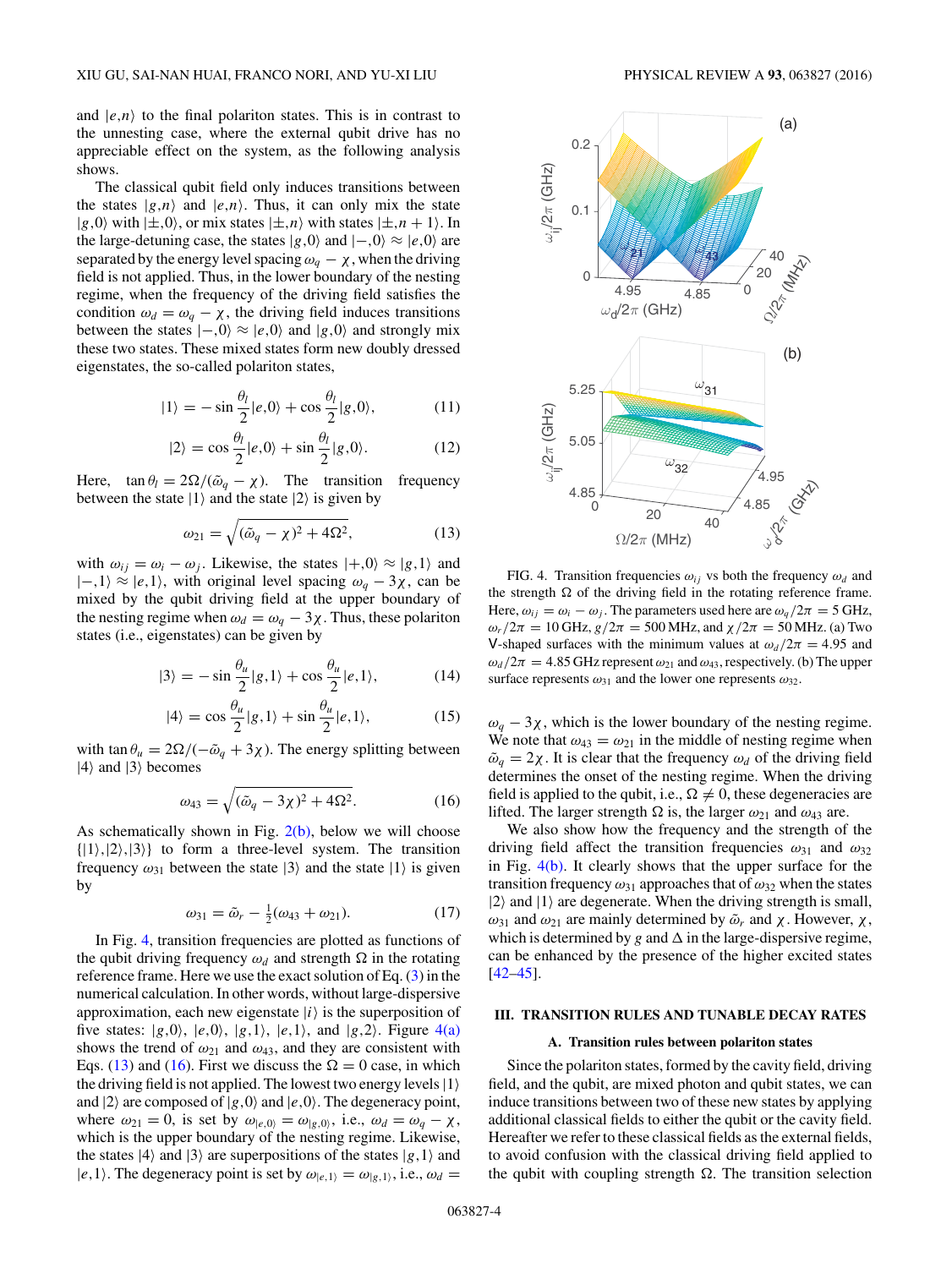<span id="page-4-0"></span>rule between these polariton states depends on the manner in which the external field is applied. For example, the transitions between the state  $|e,n\rangle$  and  $|g,n\rangle$  can be induced when the external field is applied to the qubit. However, those transitions are forbidden when the external field is applied to the cavity field. In contrast, the transitions between the state  $|l,n\rangle$  and  $|l, n-1\rangle$ , with  $l = e$  or  $l = g$ , can be induced by the external field applied to the cavity field. However, these transitions are forbidden if the external field is applied to the qubit. Therefore, the transition matrix elements between two polariton states can be tuned by varying the applied external field.

When the external field is applied to the qubit, the transition matrix elements are denoted by

$$
Q_{ij} = |\langle i|\sigma_-|j\rangle|. \tag{18}
$$

Similarly, when the external field is applied to the cavity field, the transition matrix elements are defined as

$$
C_{ij} = |\langle i|a|j\rangle|.
$$
 (19)

Here,  $|i\rangle$  and  $|j\rangle$  denote the new polariton states, e.g., the states in Eqs.  $(11)$ ,  $(12)$  and Eqs.  $(14)$ ,  $(15)$  in the large-detuning case. The transition elements between two of the states in Eqs.  $(11)$ ,  $(12)$  and  $(14)$  can be written as

$$
C_{32} = \left| \cos \left( \frac{\theta_u + \theta_l}{2} \right) \right|,\tag{20}
$$

$$
C_{31} = \left| \sin \left( \frac{\theta_u + \theta_l}{2} \right) \right|,\tag{21}
$$

$$
Q_{21} = \cos^2\left(\frac{\theta_l}{2}\right),\tag{22}
$$

$$
Q_{31} = Q_{32} = C_{21} = 0. \tag{23}
$$

Equations  $(20)$ – $(23)$  clearly show that transitions between the states  $|3\rangle$  and  $|2\rangle$  or between the states  $|3\rangle$  and  $|1\rangle$  are controlled by the driving field applied to the cavity field. However, the transition between the states  $|2\rangle$  and  $|1\rangle$  is dominated by the driving field applied to the qubit. Figure 5 numerically shows how the matrix elements change with the frequency  $\omega_d$  and the strength  $\Omega$  of the driving field. The nonzero values for  $Q_{32}$ ,  $Q_{31}$ , and  $C_{21}$ , as shown in Figs. [4\(b\),](#page-3-0) [4\(d\),](#page-3-0) and [4\(f\),](#page-3-0) are limited by the first order of  $g/\Delta$ which we omitted in Eqs. [\(7\)](#page-2-0) and [\(8\)](#page-2-0). Moreover, the behavior of  $Q_{32}$ ,  $Q_{31}$ , and  $C_{21}$  is identical to  $C_{32}$ ,  $C_{31}$ , and  $Q_{21}$ . So, in the following analysis, we focus on the dominant matrix elements in the different parameter ranges.

(i) Outside the nesting regime, where  $\omega_d < \omega_a - 3\chi$ , the driving field applied to the qubit has no appreciable affects, and we have  $|1\rangle \approx |g,0\rangle, |2\rangle \approx |e,0\rangle, |3\rangle \approx |g,1\rangle,$  and  $|4\rangle \approx |e,1\rangle.$ As shown in Figs. [4\(a\),](#page-3-0) [4\(c\),](#page-3-0) and [4\(e\),](#page-3-0)  $C_{32} \approx 0$ ,  $C_{31} \approx Q_{21} \approx 1$ . The lowest three energy levels can be formed into a three-level system with V-type transitions. That is, one external field is applied to the cavity field to induce the transition between the states  $|3\rangle$  and  $|1\rangle$ , while the other one is applied to the qubit to induce the transition between the states  $|2\rangle$  and  $|1\rangle$ .

(ii) In the nesting regime, where  $\omega_q - 3\chi < \omega_d < \omega_q - \chi$ , the driving field applied to the qubit drastically changes the properties of the polariton states. We take  $C_{32}$ , shown in Fig.  $5(a)$ , as an example. The saddle shape of  $C_{32}$  is consistent



FIG. 5. Moduli of the transition matrix elements between the state  $|i\rangle$  and the state  $|j\rangle$  vs both the strength  $\Omega$  and the frequency  $\omega_d$  of the driving field.  $Q_{ij}$  denotes the transition matrix elements between the states  $|i\rangle$  and  $|j\rangle$ , induced by an external field applied to the qubit, while  $C_{ij}$  is the one induced by an external field applied to the cavity field. The sharp change in  $Q_{ij}$  and  $C_{ij}$  occurs at the boundary of the nesting regime; when  $\Omega = 0$ , this occurs when  $\omega_q - 3\chi < \omega_d <$  $ω<sub>q</sub> − χ$ . Note that the nonzero coupling in (b), (d), and (e) is limited by the first order of  $g/\Delta$ , which we omit in the theoretical analysis. The parameters are the same as in Fig. [4.](#page-3-0) Here, the states  $|i\rangle$  for numerical calculations of the transition matrix elements are given by the exact eigenstates of Eq. [\(3\)](#page-1-0).

with the boundary of the nesting regime. We first discuss the weak-driving case, i.e.,  $\Omega \approx 0$ . In this case, we have  $|1\rangle \approx |g,0\rangle, |2\rangle \approx |e,0\rangle, |3\rangle \approx |g,1\rangle,$  and  $|4\rangle \approx |e,1\rangle$ , and this is the same with (i). The first sharp transition of  $C_{32}$  occurs at  $\omega_{|e,1\rangle} = \omega_{|g,0\rangle}$ , when  $\omega_d = \omega_q - 3\chi$ , and then the state  $|3\rangle$ is changed to  $|e,1\rangle$  with the change of the driving frequency  $\omega_d$  through entering the nesting regime, where the transition  $C_{32}$ , due to the driving field applied to the cavity, has a sudden jump from 0 to the finite value. Then, when changing the frequency  $\omega_d$  of the driving field, when  $\omega_d = \omega_q - \chi$ , the state  $|2\rangle$  changes from  $|e,0\rangle$  to  $|g,0\rangle$ , while the state  $|3\rangle$  can be approximated to  $|3\rangle \approx |e,1\rangle$ , and hence the transition matrix element  $C_{32}$  drops sharply. This is the same for the reverse trend of the transition matrix element  $C_{31}$ . It is understandable that for the transition between the states  $|2\rangle$  and  $|1\rangle$ , the sharp turning point is at the upper boundary, where  $\omega_{|e,0\rangle} = \omega_{|g,0\rangle}$ . In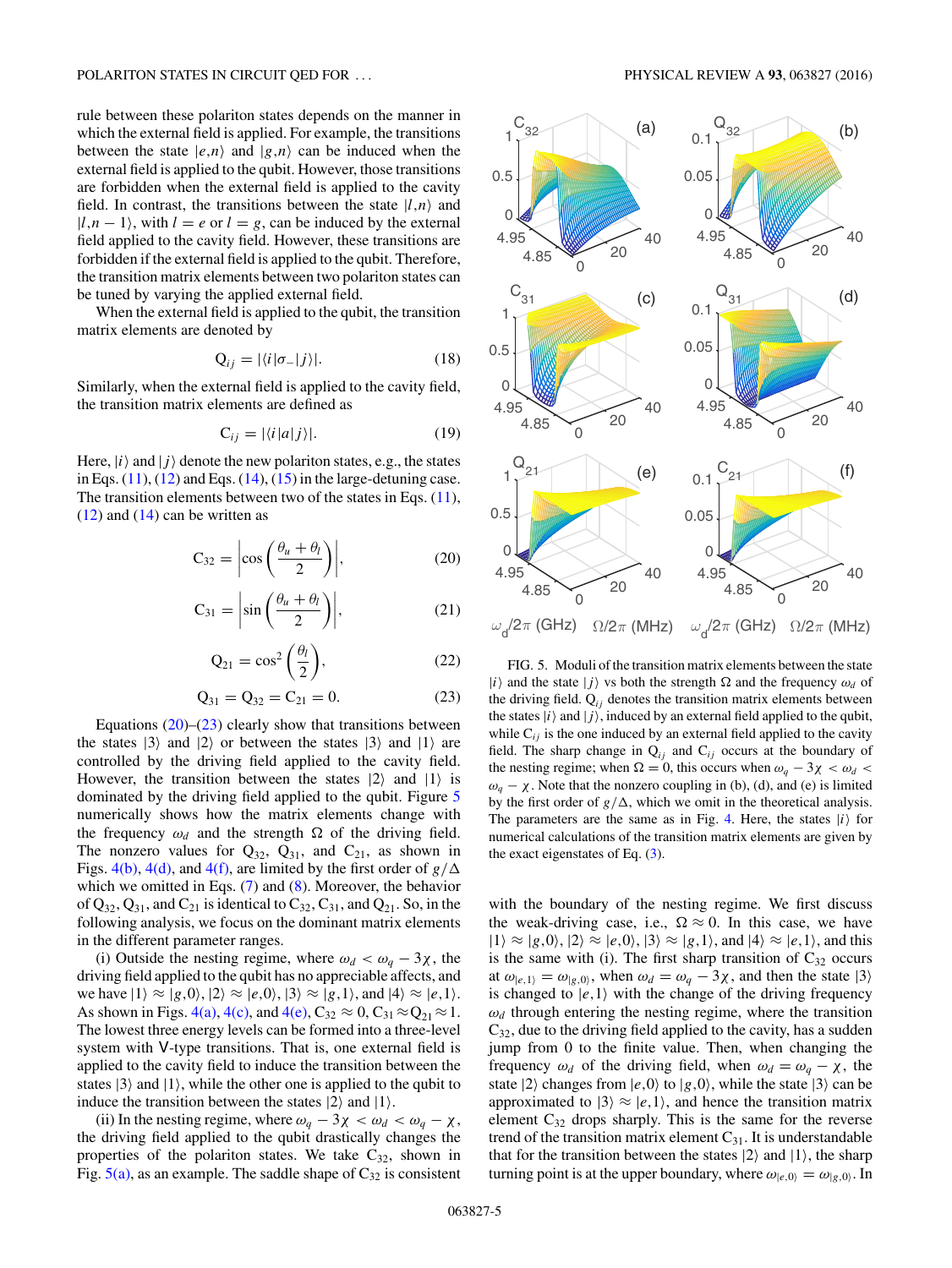<span id="page-5-0"></span>this condition, we have  $C_{32} \approx 1$ ,  $Q_{21} \approx 1$ , and  $C_{31} \approx 0$  when the driving field is rather weak, i.e.,  $\Omega \approx 0$ , and the system behaves like a  $\Xi$ -type transition where the states  $|2\rangle$  and  $|1\rangle$ are linked by the external field applied to the qubit, while the states  $|3\rangle$  and  $|2\rangle$  are linked by the external field applied to the cavity field.

(iii) In the nesting regime, when  $\Omega \neq 0$ , with the increasing of the strength  $\Omega$  of the driving field applied to the qubit, the state  $|3\rangle$  becomes a mixing of the states  $|g,1\rangle$  and  $|e,1\rangle$ , and the state  $|2\rangle$  becomes a mix of the states  $|g,0\rangle$  and  $|e,0\rangle$ . Thus, the matrix element  $C_{32}$  decreases gradually when increasing the driving strength  $\Omega$ . Likewise, the matrix element C<sub>31</sub> increases when increasing the driving strength  $\Omega$ . If two external driving fields are applied to the cavity field, then two transitions between the states  $|3\rangle$  and  $|2\rangle$ , and between the states  $|3\rangle$  and  $|1\rangle$ , are induced; in this case, we can construct a three-level system with the  $\Lambda$ -type transition, which will be used to study EIT and ATS in the following section. If another external field is applied to the qubit, then the transition between the states  $|2\rangle$  and  $|1\rangle$  can be induced, and the three-level system now possesses cyclic transitions, or a  $\triangle$ -type [\[48,49\]](#page-11-0) transition. For natural atoms,  $\Delta$ -type transitions do not exist because the dipole operator possesses odd parity; it can only connect states with different parities.

EIT only occurs in three-level systems with  $\Lambda$ -type transition or three-level systems with the upper driven  $\Xi$ -type transition  $[37,50]$  $[37,50]$ . In the next section, we will focus on a three-level system with  $\Lambda$ -type transition and study how EIT and ATS can be tuned by changing the driving field applied to the qubit.

#### **B. Tunable decay rates of mixed polariton states**

To study EIT, we first study how the classical driving field can be used to adjust the decay rates of the mixed polariton states by varying its amplitude and the frequency. The main idea is to change the ratio of how the cavity field or qubit contributes to the final mixture. If the cavity field and the qubit have different decay rates, then the decay rates of the polariton states vary with the weights of the cavity field branch and the qubit branch in the polariton states. To discuss the decay rates of the polariton states, let us assume that the environment interacting with the system can be described by bosonic operators. Then the Hamiltonian of the whole system, including the environment, can be written as

$$
H' = H_S + H_E + H_I, \tag{24}
$$

where the Hamiltonian  $H<sub>S</sub>$  is given in Eq. [\(1\)](#page-1-0). The free Hamiltonian  $H_E$  in Eq. (24) of the environment is given by

$$
H_E = \hbar \int d\omega \omega b^{\dagger}(\omega) b(\omega) + \hbar \int d\omega' \omega' c^{\dagger}(\omega') c(\omega'). \quad (25)
$$

The interaction Hamiltonian  $H_I$  in Eq. (24) between the system and the environment is given by

$$
H_{I} = \hbar \left[ \int d\omega K(\omega) b^{\dagger}(\omega) a + \text{H.c.} \right]
$$

$$
+ \left[ \int d\omega' \eta(\omega') c^{\dagger}(\omega') \sigma_{-} + \text{H.c.} \right]. \tag{26}
$$

We have assumed that the environment of the cavity field is independent of that of the qubit. Here,  $b^{\dagger}(\omega)$  and  $c^{\dagger}(\omega')$  denote the creation operators of the environmental bosonic modes of the cavity field and the qubit, respectively. For simplicity, we further assume that the spectrum of the environment is flat, that is, both  $K(\omega)$  and  $\eta(\omega')$  are independent of frequency. In this case, we can introduce the first Markov approximation,

$$
K(\omega) = \sqrt{\gamma_c/2\pi},\qquad(27)
$$

$$
\eta(\omega') = \sqrt{\gamma_q/2\pi}.\tag{28}
$$

In the polariton basis, the operators  $a$  and  $\sigma$  of the cavity field and the qubit can be expressed as

$$
a = \sum_{ij} \langle i|a|j\rangle \sigma_{ij},\tag{29}
$$

$$
\sigma_{-} = \sum_{lm} \langle l | \sigma_{-} | m \rangle \sigma_{lm}, \qquad (30)
$$

where  $|i\rangle$ ,  $|j\rangle$ ,  $|l\rangle$ , and  $|m\rangle$  denote mixed polariton states, which can be expressed by either the mixture of Eqs.  $(4)$  and  $(5)$ , for the general case, or the mixture of Eqs.  $(7)$  and  $(8)$ , for the large-detuning case. Here,  $\sigma_{ij} = |i\rangle\langle j|$ . In the basis of the mixed polariton states, the interaction Hamiltonian  $H<sub>I</sub>$  can be rewritten as

$$
H_{I} = \hbar \int d\omega \sum_{ij} \left[ \sqrt{\gamma_{ij}^{c}/2\pi} b^{\dagger}(\omega) \sigma_{ij} + \text{H.c.} \right]
$$

$$
+ \hbar \int d\omega' \left[ \sum_{ij} \sqrt{\gamma_{ij}^{q}/2\pi} c^{\dagger}(\omega') \sigma_{ij} + \text{H.c.} \right], \quad (31)
$$

with  $\gamma_{ij}^c = \gamma_c |\langle i|a^{\dagger}|j\rangle|^2$  and  $\gamma_{ij}^q = \gamma_q |\langle i|\sigma_{+}|j\rangle|^2$ . Thus, the total decay rate  $\gamma_{ij}$  from one mixed polariton state  $|i\rangle$  to another one  $|j\rangle$  transition is given by

$$
\gamma_{ij} = \gamma_{ij}^c + \gamma_{ij}^q = \gamma_c |\langle i|a^\dagger|j\rangle|^2 + \gamma_q |\langle i|\sigma_+|j\rangle|^2. \tag{32}
$$

In the large-detuning regime, where the cavity field and the qubit have very different frequencies, the decay rates, from one upper state to another lower state, expressed from Eq. [\(11\)](#page-3-0) to Eq. [\(14\)](#page-3-0), can be approximately given by

$$
\gamma_{31} = \gamma_c \sin^2\left(\frac{\theta_u + \theta_l}{2}\right),\tag{33}
$$

$$
\gamma_{32} = \gamma_c \cos^2\left(\frac{\theta_u + \theta_l}{2}\right),\tag{34}
$$

$$
\gamma_{21} = \gamma_q \cos^4\left(\frac{\theta_l}{2}\right). \tag{35}
$$

In the large-detuning regime, we also find  $\gamma_{31} \approx \gamma_{42}, \gamma_{32} \approx \gamma_{41}$ ,  $\gamma_{ii}^c = \gamma_c |\langle i|a^\dagger|i\rangle|^2 \approx 0$ , and  $\gamma_{21}^c = \gamma_{43}^q \approx 0$ .

Figure. [6](#page-6-0) shows how the decay rates  $\gamma_{ij}$  change with the frequency and strength of the driving field, plotted for the mixed polariton states. The decay rates are proportional to the square of the transition matrix elements. Therefore they have similar features for the dependence on the frequency and strength of the driving field. This can be seen by comparing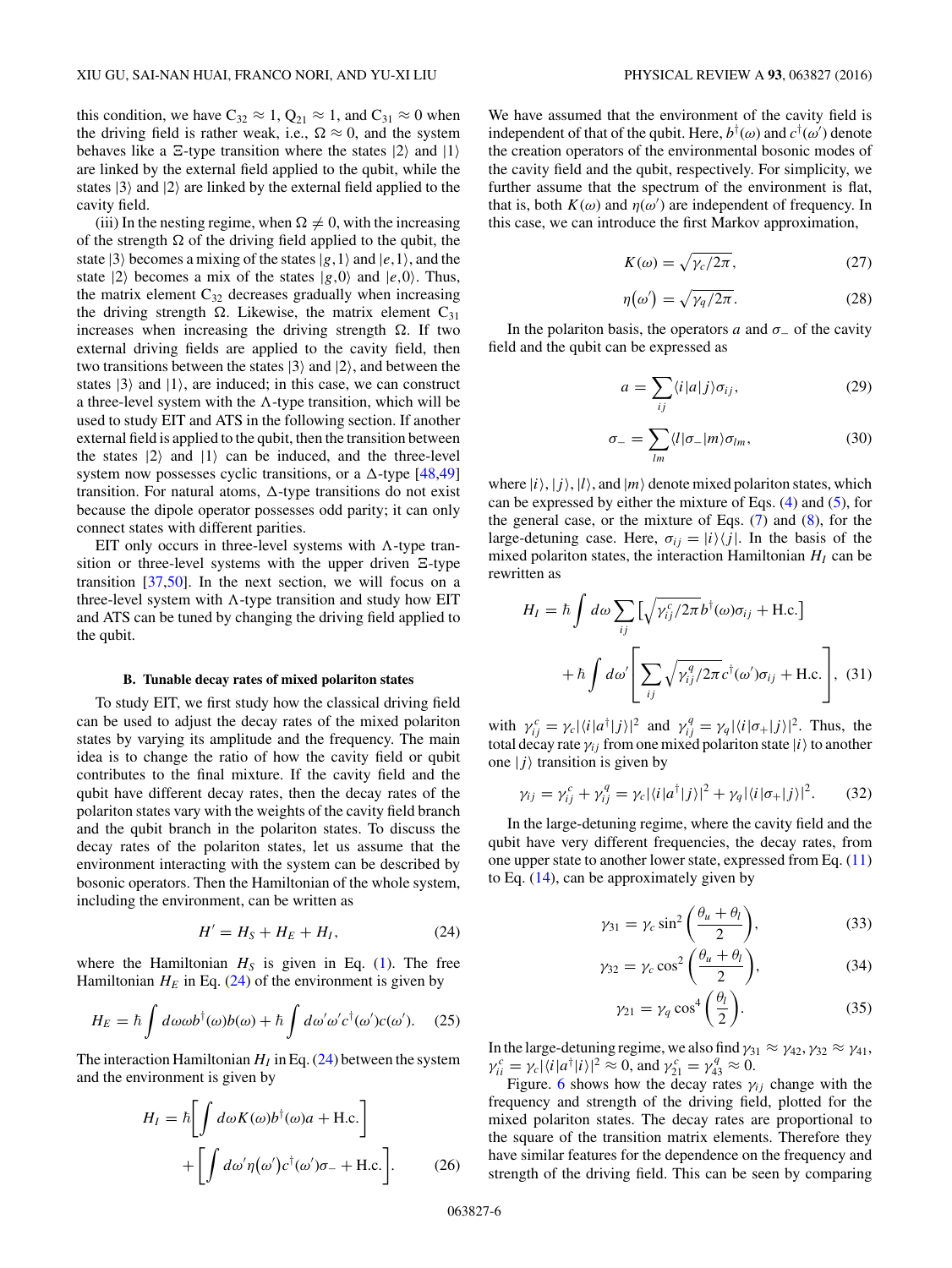<span id="page-6-0"></span>

FIG. 6. Decay rates  $\gamma_{ij}$  vs both the frequency and strength of the driving field. Here, we set  $\Gamma_{31} = \gamma_{31} + \gamma_{32} \approx \gamma_c$ . We have chosen *γ<sub>q</sub>*  $/2π = 1$  MHz,  $γ_c / 2π = 20$  MHz.

Fig. [5](#page-4-0) with Fig. 6. We define the total decay rate of the state  $|3\rangle$ as  $\Gamma_{31} = \gamma_{31} + \gamma_{32}$ . We find that  $\Gamma_{31}$  is hardly influenced by the driving field in the large-detuning case, except that there is a slight jump at the lower bound of the nesting regime. This is consistent with Eqs. [\(33\)](#page-5-0) and [\(34\)](#page-5-0), i.e.,  $\Gamma_{31} \approx \gamma_c$ . In the nesting regime, the decay rates  $\gamma_{31}$  and  $\gamma_{32}$  change significantly when varying  $\Omega$ ; the decay rate  $\gamma_{21}$  is slightly decreased when  $\Omega$  is increased. We find  $\gamma_{31} = \gamma_{32}$  when  $\Omega$  is taken as a particular value. This is an impedance-matching condition [\[43\]](#page-11-0), in which the two decay rates from the highest-energy level  $|3\rangle$  to the two lowest-energy levels  $|1\rangle$  and  $|2\rangle$  are the same, and microwave photons are down converted efficiently through Raman transitions due to impedance matching [\[45\]](#page-11-0). Instead of using the impedance-matching condition, below we mainly study how EIT can occur in a chosen three-level system by using proper decay rates through adjusting the driving field.

## **IV. ELECTROMAGNETICALLY INDUCED TRANSPARENCY AND AUTLER-TOWNES SPLITTING**

### A. Linear response of a  $\Lambda$  system

We now study the EIT effect in a  $\Lambda$  configuration atom interacting with two classical fields, as shown in Fig.  $3(b)$ . The transition between the states  $|3\rangle$  and  $|2\rangle$  is linked by a strong external field with frequency  $\omega_c$ , hereafter called the control field. A probe field with frequency  $\omega_p$  is applied to induce the transition between the states  $|3\rangle$  and  $|1\rangle$ . The presence of a strong driving field dramatically modifies the response of the system to the weak probe field. As shown, for example, in Ref. [\[5\]](#page-10-0), the response of the probe field is analyzed using a semiclassical approach through the master equation.

The master equation for the reduced density matrix operator  $\rho$  of the three-level system can be given by [\[5\]](#page-10-0)

$$
\dot{\rho} = -\frac{i}{\hbar} [H_{\text{int}}, \rho] + \frac{\gamma_{31}}{2} [2\hat{\sigma}_{13}\rho\hat{\sigma}_{31} - \hat{\sigma}_{31}\hat{\sigma}_{13}\rho - \rho\hat{\sigma}_{31}\hat{\sigma}_{13}] \n+ \frac{\gamma_{32}}{2} [2\hat{\sigma}_{23}\rho\hat{\sigma}_{32} - \hat{\sigma}_{32}\hat{\sigma}_{23}\rho - \rho\hat{\sigma}_{32}\hat{\sigma}_{23}] \n+ \frac{\gamma_{21}}{2} [2\hat{\sigma}_{12}\rho\hat{\sigma}_{21} - \hat{\sigma}_{21}\hat{\sigma}_{12}\rho - \rho\hat{\sigma}_{21}\hat{\sigma}_{12}].
$$
\n(36)

Here, we have neglected the energy-conserving dephasing processes of the three-level system. Also,  $\gamma_{ij}$  is the spontaneous decay rate from  $|i\rangle$  to  $|j\rangle$ , which coincides with Eq. [\(32\)](#page-5-0). Note that compared to Ref. [\[5\]](#page-10-0), we have taken into account the spontaneous decay from  $|2\rangle$  to  $|1\rangle$ . For natural atoms,  $|2\rangle \rightarrow |1\rangle$  transition is forbidden, and thus the dephasing rate of  $|2\rangle$  dominates. However, in our compound system, we assume radiative decays of qubit and cavity are larger than dephasing processes [\[43–45\]](#page-11-0). *H*int describes the interaction of the three-level system with the control and probe fields in the interaction picture. In this system,  $H<sub>int</sub>$  can be given as

$$
H_{\rm int} = -\frac{\hbar}{2} (\Omega_p |3\rangle\langle 1|e^{-i\Delta_1 t} + \Omega_c |3\rangle\langle 2|e^{-i\Delta_2 t} + \text{H.c.}), \quad (37)
$$

where  $\Omega_c$  and  $\Omega_p$  are the Rabi frequencies of the control and probe fields. We define the detunings as  $\Delta_1 = \omega_{31} - \omega_p$  and  $\Delta_2 = \omega_{32} - \omega_c$ . The master equation of the three-level system in Eq. (36) can be solved using perturbation theory for the different orders of the strength of the probe field. We use the steady-state solution of the three-level system and assume that the three-level system is almost in the ground state, i.e.,  $\rho_{11} \approx 1$ . Then, we find the linear susceptibility of the probe field,  $\chi^{(1)}(-\omega_p, \omega_p) \propto \rho_{31}$ . Omitting a multiplication factor,  $\chi^{(1)}(-\omega_p, \omega_p)$  can be given as [\[37,38\]](#page-10-0)

$$
\chi^{(1)}(-\omega_p, \omega_p) = \frac{\delta - \frac{i\gamma_{21}}{2}}{\left(\delta - \frac{i\Gamma_{31}}{2}\right)\left(\delta + \Delta_2 - \frac{i\gamma_{21}}{2}\right) - \frac{\Omega_c^2}{4}}.
$$
 (38)

Here,  $\delta = \Delta_1 - \Delta_2$  is the two-photon detuning. The total decay rate  $\Gamma_{31}$  of the state  $|3\rangle$  is defined as

$$
\Gamma_{31} = \gamma_{31} + \gamma_{32}.\tag{39}
$$

Equation  $(38)$  is the starting point for the discussions of the difference between EIT and ATS as in Refs. [\[26,37,38,](#page-10-0)[40\]](#page-11-0).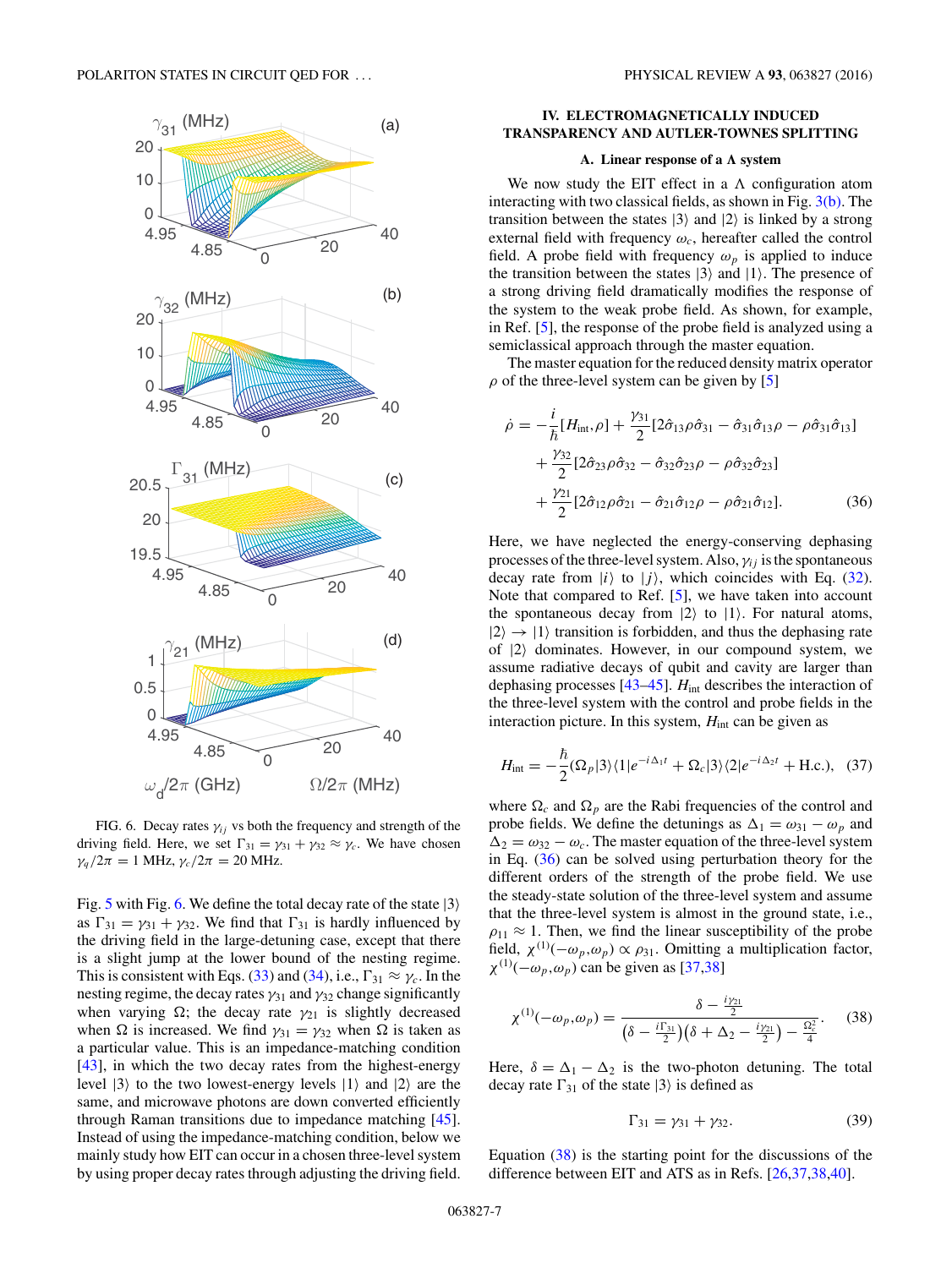<span id="page-7-0"></span>Note that in Eq. [\(38\)](#page-6-0), if we take into account the dephasing processes of states  $|3\rangle$  and  $|2\rangle$  with rates  $\gamma_{3\text{deph}}$  and  $\gamma_{2\text{deph}}$ , and neglect the spontaneous decay from  $|2\rangle$  to  $|1\rangle$  in the master equation, then the coherence decay rates are  $\Gamma_{31} = \gamma_{31} + \gamma_{32}$  $\gamma_{32} + \gamma_{3\text{deph}}$ ,  $\Gamma_{32} = \gamma_{31} + \gamma_{32} + \gamma_{3\text{deph}} + \gamma_{2\text{deph}}$ , and  $\gamma_{21} =$ *γ*2deph. These are the definitions used in Refs. [\[5,22,38\]](#page-10-0).

### **B. Difference between EIT and ATS**

To shed light on the difference between EIT and ATS, we follow the spectral decomposition method as used in Refs. [\[5,38](#page-10-0)[,40,51,52\]](#page-11-0). For simplicity, we assume that  $\omega_c$  is resonant with  $\omega_{32}$ , i.e.,  $\Delta_2 = 0$ . The imaginary part of the linear susceptibility  $\chi$  characterizes the absorption, which can be decomposed into two resonances,

$$
\operatorname{Im}(\chi) = \operatorname{Im}\left(\frac{\chi_+}{\delta - \delta_+} + \frac{\chi_-}{\delta - \delta_-}\right),\tag{40}
$$

where  $\chi_{\pm} = \pm (\delta_{\pm} - i \gamma_{21}/2)/(\delta_{+} - \delta_{-})$ . The poles of the denominator are given by

$$
\delta_{\pm} = i \frac{\Gamma_{31} + \gamma_{21}}{4} \pm \frac{1}{2} \sqrt{\Omega_c^2 - \frac{1}{4} (\Gamma_{31} - \gamma_{21})^2}.
$$
 (41)

Equation (41) gives the threshold value for EIT,

$$
|\Omega_c| = \frac{1}{2} |\Gamma_{31} - \gamma_{21}|. \tag{42}
$$

(i) When  $|\Omega_c| \gg |\Gamma_{31} - \gamma_{21}|/2$ , i.e., the strong-controlling field case, ATS occurs. The final spectrum of  $Im(\chi)$  is decomposed of two positive Lorentzians with equal linewidths. They are separated by a distance proportional to  $\Omega_c$  [\[37,38\]](#page-10-0).

(ii) When  $|\Omega_c| < |\Gamma_{31} - \gamma_{21}|/2$ , EIT occurs. The major characteristic of EIT is that the absorption spectrum is composed of one broad positive Lorentzian and one narrow negative Lorentzian. Both are centered at  $\delta = 0$ . They cancel each other and result in the reduction of absorption to the probe field [\[37,38\]](#page-10-0).

For the ideal three-level system with  $\Lambda$ -type transitions, the transition between  $|2\rangle$  and  $|1\rangle$  is forbidden, and thus  $\gamma_{21} = 0$ , which is easy to find in natural atomic systems. However,  $\gamma_{21}$  is usually nonzero in artificial atomic systems. Thus, to observe an absorption dip with a nonzero value of  $\gamma_{21}$ , we must require  $\gamma_{21} \ll \Gamma_{31}$ , otherwise the dip in the absorption spectrum is absent [\[5\]](#page-10-0).

#### **C. EIT and ATS in polariton system**

We now turn to study how the EIT and ATS can be realized in polariton systems by adjusting the driving field when the states  $|1\rangle$ ,  $|2\rangle$ , and  $|3\rangle$  in Eq. [\(37\)](#page-6-0) are replaced by polariton states. As shown above, in the nesting regime, when  $\Omega \neq 0$ , the polariton system can be used to construct an effective three-level system with  $\Lambda$ -type transitions by three polariton states  $|1\rangle$ ,  $|2\rangle$ , and  $|3\rangle$ , expressed in Eqs. [\(11\)](#page-3-0), [\(12\)](#page-3-0), and [\(14\)](#page-3-0). Below, we show how a  $\Lambda$ -type transition can be formed by these three polariton states. Let us assume that both a strongcontrol field  $A'_c \cos(\omega_c t)$  and a weak probe field  $A'_p \cos(\omega_p t)$ are applied to the polariton system through the cavity mode

with the frequency  $\omega_c$  ( $\omega_p$ ) and the amplitude  $A'_c$  ( $A'_p$ ) of the control (probe) field. Under the rotating-wave approximation, the Hamiltonian between the cavity mode and the two external fields can be written as

$$
H_{\text{drive}} = -\frac{\hbar}{2} (A_p a^\dagger e^{-i\omega_p t} + A_c a^\dagger e^{-i\omega_c t} + \text{H.c.}).\tag{43}
$$

Here, the coupling strength  $A_c$  ( $A_p$ ) between the controlling (probing) field and the cavity field is proportional to the amplitude  $A'_{c}$  ( $A'_{p}$ ) of the control (probe) field.

Similar to the three-level systems for demonstrating EIT and ATS, we now assume that the control field is used to induce the transition between the states  $|3\rangle$  and  $|2\rangle$  with the Rabi frequency  $\Omega_c$ , while the probe field is used to induce the transition between the states  $|3\rangle$  and  $|1\rangle$  with the Rabi frequency  $\Omega_p$ . Then in the mixed polariton state basis, using Eqs. [\(20\)](#page-4-0) and [\(21\)](#page-4-0), the relation between  $\Omega_c$  ( $\Omega_p$ ) shown in Eq. [\(37\)](#page-6-0), and  $A_c$  ( $A_p$ ) shown in Eq. (43), is

$$
|\Omega_c| \approx A_c C_{32},\tag{44}
$$

$$
|\Omega_p| \approx A_p C_{31}.\tag{45}
$$

Figure [5](#page-4-0) shows that the transition matrix element  $C_{32}$  decreases while C<sub>31</sub> increases in the nesting regime, when the strength  $\Omega$ of the driving field is increased. Both of them are in the range of 0 to 1.

Now we turn to study the threshold of EIT set by Eq. (42) in the polariton system. With the help of Eqs.  $(33)$ – $(35)$ , we obtain

$$
\Gamma_{31} = \gamma_{31} + \gamma_{32} = \gamma_c, \tag{46}
$$

$$
\gamma_{21} = \gamma_q \cos^4\left(\frac{\theta_l}{2}\right). \tag{47}
$$

It is clear that the driving field can hardly affect  $\Gamma_{31}$ , as shown in Fig.  $6(c)$ . For EIT in a  $\Lambda$  system [\[5\]](#page-10-0),  $\gamma_{21}$  should be negligible, and this requires  $\gamma_c \gg \gamma_q$ . Therefore, in order to achieve EIT in our polariton system, the Rabi frequency of the controlling field should satisfy the condition

$$
|\Omega_c| < \frac{\gamma_c}{2}.\tag{48}
$$

To investigate EIT and ATS in our polariton system, we now choose  $\omega_d/2\pi = 4.9$  GHz,  $\gamma_c/2\pi = 20$  MHz, and  $\gamma_q/2\pi =$ 1 MHz in the following. In Table I, we show explicitly how

TABLE I. Numerical calculations for the matrix elements and transition frequencies. Here we choose  $\omega_d/2\pi = 4.9$  GHz in the middle of the nesting regime. The units of  $\Omega$ ,  $\omega_{21}$ , and  $\omega_{32}$  are in  $2\pi$  MHz. Other parameters are the same as in Fig. [4.](#page-3-0)

|  |  |  |  | $\Omega$ $C_{31}$ $C_{32}$ $Q_{21}$ $Q_{31}$ $Q_{32}$ $C_{21}$ $\omega_{21}$ $\omega_{32}$ Type |  |
|--|--|--|--|-------------------------------------------------------------------------------------------------|--|
|  |  |  |  | $0 \t 0 \t 1 \t 1 \t 0 \t 0.1 \t 0.1 \t 54 \t 5050 \t E$                                        |  |
|  |  |  |  | 10 0.37 0.93 0.96 0 0.1 0.1 59 5047 $\Lambda$ , $\Delta$                                        |  |
|  |  |  |  | 20 0.62 0.77 0.89 0 0.1 0.09 66 5037 Λ, Δ                                                       |  |
|  |  |  |  | 30 0.77 0.64 0.82 0 0.1 0.08 78 5023 $\Lambda$ , $\Delta$                                       |  |
|  |  |  |  | 40 $0.85$ $0.53$ $0.76$ 0 $0.1$ $0.08$ 89 $5007$ A, $\Delta$                                    |  |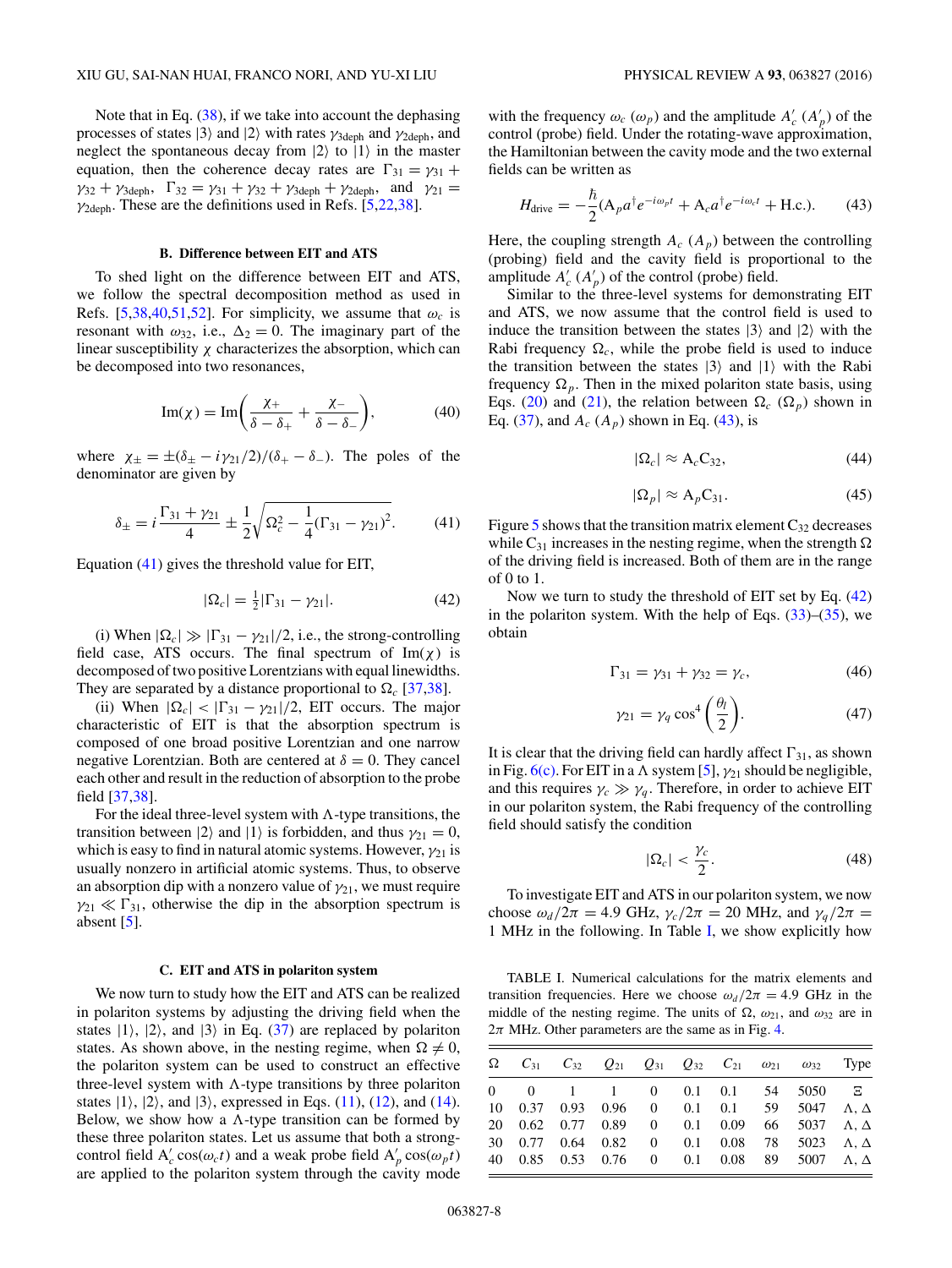#### <span id="page-8-0"></span>POLARITON STATES IN CIRCUIT QED FOR . . . PHYSICAL REVIEW A **93**, 063827 (2016)



FIG. 7. (a) The imaginary part of the susceptibility,  $\text{Im}(\chi)$ , vs the strength of the driving field  $\Omega$  and the two-photon detuning *δ*, when the ATS condition is satisfied. Here, we have chosen  $\omega_d/2\pi = 4.9$  GHz,  $\gamma_c/2\pi = 20$  MHz,  $\gamma_q/2\pi = 1$  MHz, and  $A_c/2\pi = 30$  MHz, while the rest of the parameters are identical to the ones in Fig. [4.](#page-3-0) The control field frequency is  $\omega_c/2\pi = 5.037$  GHz, which is resonant with  $\omega_{32}$  for the  $\Omega/2\pi = 20$  MHz case. (b) The spectral decomposition of Im( $\chi$ ) at resonance, i.e.,  $\Delta_2 = 0$ . Here, the blue solid curve corresponds to the absorption spectrum. The red-dotted and the black-dashed curves correspond to two Lorentzian profiles. (c) The real part of  $\chi$  characterizing the refractive properties at resonance.

the transition matrix elements and energy level spacing change with  $\Omega$  in the nesting regime.



FIG. 8. (a) The imaginary part of the susceptibility,  $Im(\chi)$ , vs the strength of the driving field  $\Omega$  and the two-photon detuning  $\delta$ , when the EIT condition is satisfied. Here, we have chosen  $\omega_d/2\pi$  = 4.9 GHz,  $\gamma_c/2\pi = 20$  MHz,  $\gamma_q/2\pi = 1$  MHz, and  $A_c/2\pi = 5$  MHz, while the rest of the parameters are identical to the ones in Fig. [4.](#page-3-0) The control field frequency is  $\omega_c/2\pi = 5.037$  GHz, which is resonant with  $ω_{32}$  for the  $\Omega/2\pi = 20$  MHz case. (b) The spectral decomposition of Im( $\chi$ ) at resonance, i.e.,  $\Delta_2 = 0$ . Here, the blue solid curve corresponds to the absorption spectrum. The red-dotted and the black-dashed curves correspond to two Lorentzian profiles. (c) The real part of  $\chi$  at resonance, which characterizes the refractive properties.

In Figs. 7 and 8, we set the frequency  $\omega_c/2\pi = 5.037$  GHz of the controlling field, which is resonant with *ω*<sup>32</sup> when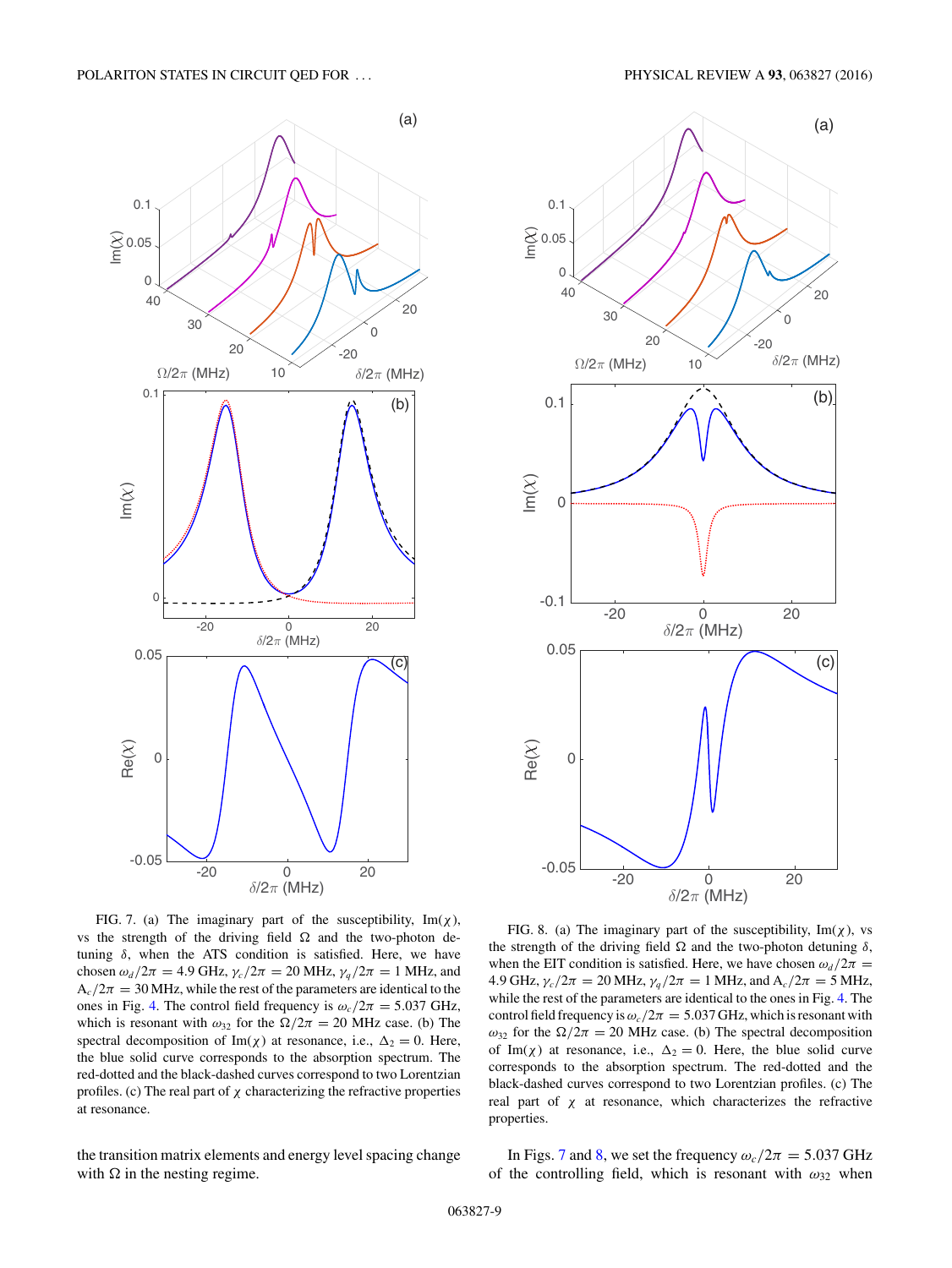<span id="page-9-0"></span> $\Omega/2\pi = 20$  MHz, as shown in Table [I.](#page-7-0) From Eqs. [\(44\)](#page-7-0) and [\(48\)](#page-7-0) and Table [I,](#page-7-0) we can find that the polariton system satisfies the ATS condition (EIT condition) when  $A_c/2\pi = 30$  MHz  $(A_c/2\pi = 5 \text{ MHz})$  for  $\gamma_c/2\pi = 20 \text{ MHz}$ ,  $\gamma_q/2\pi = 1 \text{ MHz}$ , with the value of  $\Omega/2\pi$  in the range 10 to 40 MHz. However, we find that ATS and EIT also depend on the strength  $\Omega$  of the driving field. We plot  $\Omega/2\pi = 10, 20, 30, 40$  MHz cases separately in Figs. [7](#page-8-0) and [8,](#page-8-0) in which the parameters are consistent with Table [I.](#page-7-0)

When the ATS condition is satisfied for  $A_c/2\pi = 30$  MHz, Fig.  $7(a)$  shows how the absorption spectra through Im( $\chi$ ) varies with the strength  $\Omega$  of the driving field. Figure  $7(b)$ shows the variations of spectral decomposition of  $Im(\chi)$ with two-photon detuning *δ* at resonance with two positive Lorentzian shape spectra. Figure  $7(c)$  shows the variations of the real part,  $\text{Re}(\chi)$ , of the susceptibility  $\chi$  with  $\delta$ . Clearly, when varying  $\Omega$ , the absorption spectra can have two symmetric or asymmetric peaks. The asymmetries are mainly caused by the nonzero detuning between  $\omega_c$  and  $\omega_{32}$ , i.e.,  $\Delta_2 \neq 0$  in Eq. [\(38\)](#page-6-0), because we have assumed that the frequency  $\omega_c/2\pi = 5.037$  GHz of the controlling field, which is resonant with  $\omega_{32}$  only when  $\Omega/2\pi = 20$  MHz. In other values of  $\Omega$ , the controlling field is nonresonant with  $\omega_{32}$ , which decreases when  $\Omega$  is increased, as shown in Fig. [4\(b\)](#page-3-0) and Table [I.](#page-7-0) Therefore, the windows of two peaks disappear for a given  $\omega_c$  when  $\Omega$  becomes very large. We emphasize that the windows with two peaks can always be found for a given  $\Omega$  by varying the frequency  $\omega_c$ .

Figure [8](#page-8-0) shows how the imaginary and real parts of the susceptibility  $\chi$  vary with the strength  $\Omega$  and the two-photon detuning  $\delta$  when the EIT condition is satisfied for A<sub>c</sub>/2 $\pi$  = 5 MHz. The two asymmetric peaks in the spectrum in Fig.  $8(a)$ are also due to the nonzero detuning between  $\omega_c$  and  $\omega_{32}$ . Figure  $8(a)$  also shows that the transparency windows not only depend on the strength *Ac* of the control field but also depend on the strength  $\Omega$  of the driving field. When the strength  $\Omega$ of the driving field becomes very strong, the transparency windows disappear even when the EIT condition  $\Omega_c < \gamma_c/2$ is satisfied for a given  $\omega_c$ . As for ATS, we can always find transparency windows by changing  $\omega_c$  for a given  $\Omega$  when the EIT condition is satisfied. Figure [8\(b\)](#page-8-0) clearly shows that the reduction of absorption is caused by the cancellation of positive and negative Lorentzian profiles. Compared with ATS in Fig.  $7(b)$ , the transmission window is sharper and the width is less than  $\Gamma_{31}$ , which is due to interference effects [\[5\]](#page-10-0). The real part  $Re(\chi)$ , characterizing refractive properties shown in Fig.  $8(c)$ , varies much more rapidly in the transparency window compared to that in Fig.  $7(c)$ .

Note that Ref. [\[38\]](#page-10-0) analyzes the threshold for EIT and ATS only for the case for  $\Delta_2 = 0$ . If  $\Delta_2$  becomes large, the Raman model has to be taken into account. In the Raman model, the spectral decomposition becomes one broad Lorentzian at the center  $\delta = 0$  with another narrow Lorentzian at  $\delta = \Delta_2$  [\[53\]](#page-11-0). This is different from both EIT and ATS.

#### **V. DISCUSSIONS AND CONCLUSIONS**

We studied how to achieve EIT and ATS in a driven superconducting circuit QED system. Without the driving field, the system is reduced to the Jaynes-Cummings model.

EIT based on the dressed states of the Jaynes-Cummings model was studied in Ref. [\[24\]](#page-10-0). In contrast to Ref. [\[24\]](#page-10-0), where the decay rates cannot be changed once the sample is fabricated, we introduce an additional driving field to form a three-level system to study EIT and ATS. That is, the three-level system for EIT and ATS is formed by polaritons, which is the doubly dressed qubit states through a cavity field and a classical driving field. It is known that the polaritons are a hybridization of the states of both the qubit and the cavity field, and thus their decay rates include both contributions of the cavity field and the qubit. The qubit and the single-mode cavity field have independent decay rates, and also the weights of the cavity field state and the qubit state in the polaritons can be adjusted by the driving field. Thus, the decay rates of the chosen three-level system can be adjusted by the driving field. Therefore, it is easy to find a parameter regime to realize EIT and also demonstrate the transition from EIT to ATS.

In particular, we have provided a detailed study of how EIT and ATS can be demonstrated in a so-called nesting regime [\[43\]](#page-11-0) by varying the driving field, when the qubit and the cavity field are in the large-detuning regime. We find that the driving field can also be used to control windows between the two peaks of EIT or ATS. Sometimes, we can only find a peak and cannot find a windows even when the EIT and ATS conditions are satisfied for a given frequency of the control field. This is because the driving energy structure of the chosen three-level system is changed by the driving field; when the frequency of the control field is largely out of resonance with the two addressed energy levels, the two peaks become one peak and then the transparency window disappears. To observe a dip in the absorption spectrum for both EIT and ATS, it is also required that the qubit decay rate is negligibly small compared with the cavity decay rate.

Finally, we would like to mention that our proposed threelevel system can also possess  $\Delta$ -type,  $\Xi$ -type, and V-type transitions by using different configurations of the external fields applying to the driven circuit QED system. Thus, this system provides a very good platform to demonstrate various atomic and quantum optical phenomena. For a single artificial atom, the decay rates are intrinsic properties and are very hard to control. However, our compound system can be manufactured by tailoring the qubit and cavity decay. This can be helpful in guiding future experimental observation of EIT in driven circuit QED systems. The parameters for the numerical calculations are taken from accessible experimental data; thus our proposal should be experimentally realizable with current superconducting quantum circuits.

*Note added*. Recently, an experiment observed EIT in a SQC system [\[54\]](#page-11-0).

## **ACKNOWLEDGMENTS**

We thank P. M. Anisimov, A. F. Kockum, and A. Miranowicz for useful comments on the manuscript. Y.X.L. acknowledges the support of the National Basic Research Program of China Grant No. 2014CB921401 and the National Natural Science Foundation of China under Grant No. 91321208. F.N. is partially supported by the RIKEN iTHES Project, the MURI Center for Dynamic Magneto-Optics via the AFOSR Award No. FA9550-14-1-0040, the IMPACT program of JST, and a Grant-in-Aid for Scientific Research (A).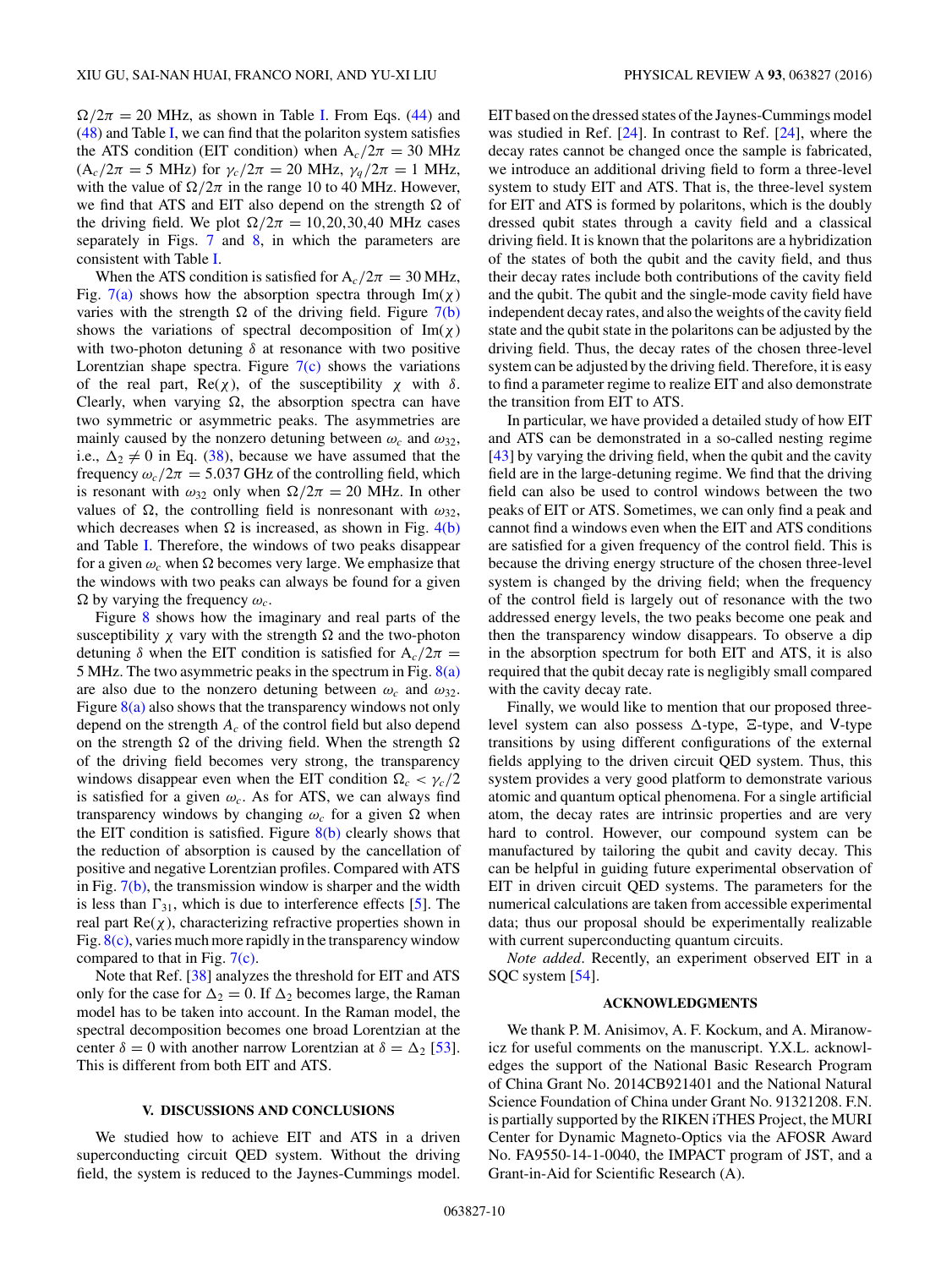- <span id="page-10-0"></span>[1] S. E. Harris, J. E. Field, and A. Imamoğlu, Nonlinear Optical Processes Using Electromagnetically Induced Transparency, [Phys. Rev. Lett.](http://dx.doi.org/10.1103/PhysRevLett.64.1107) **[64](http://dx.doi.org/10.1103/PhysRevLett.64.1107)**, [1107](http://dx.doi.org/10.1103/PhysRevLett.64.1107) [\(1990\)](http://dx.doi.org/10.1103/PhysRevLett.64.1107).
- [2] S. E. Harris, Electromagnetically induced transparency, [Phys. Today](http://dx.doi.org/10.1063/1.881806) **[50](http://dx.doi.org/10.1063/1.881806)**, [36](http://dx.doi.org/10.1063/1.881806) [\(1997\)](http://dx.doi.org/10.1063/1.881806).
- [3] J. P. Marangos, Electromagnetically induced transparency, [J. Mod. Opt.](http://dx.doi.org/10.1080/09500349808231909) **[45](http://dx.doi.org/10.1080/09500349808231909)**, [471](http://dx.doi.org/10.1080/09500349808231909) [\(1998\)](http://dx.doi.org/10.1080/09500349808231909).
- [4] M. D. Lukin, Colloquium: Trapping and manipulating photon states in atomic ensembles, [Rev. Mod. Phys.](http://dx.doi.org/10.1103/RevModPhys.75.457) **[75](http://dx.doi.org/10.1103/RevModPhys.75.457)**, [457](http://dx.doi.org/10.1103/RevModPhys.75.457) [\(2003\)](http://dx.doi.org/10.1103/RevModPhys.75.457).
- [5] M. Fleischhauer, A. Imamoğlu, and J. P. Marangos, Electromagnetically induced transparency: Optics in coherent media, [Rev. Mod. Phys.](http://dx.doi.org/10.1103/RevModPhys.77.633) **[77](http://dx.doi.org/10.1103/RevModPhys.77.633)**, [633](http://dx.doi.org/10.1103/RevModPhys.77.633) [\(2005\)](http://dx.doi.org/10.1103/RevModPhys.77.633).
- [6] Q. A. Turchette, C. J. Hood, W. Lange, H. Mabuchi, and H. J. Kimble, Measurement of Conditional Phase Shifts for Quantum Logic, [Phys. Rev. Lett.](http://dx.doi.org/10.1103/PhysRevLett.75.4710) **[75](http://dx.doi.org/10.1103/PhysRevLett.75.4710)**, [4710](http://dx.doi.org/10.1103/PhysRevLett.75.4710) [\(1995\)](http://dx.doi.org/10.1103/PhysRevLett.75.4710).
- [7] G. J. Milburn, Quantum Optical Fredkin Gate, *[Phys. Rev. Lett.](http://dx.doi.org/10.1103/PhysRevLett.62.2124)* **[62](http://dx.doi.org/10.1103/PhysRevLett.62.2124)**, [2124](http://dx.doi.org/10.1103/PhysRevLett.62.2124) [\(1989\)](http://dx.doi.org/10.1103/PhysRevLett.62.2124).
- [8] K. J. Resch, J. S. Lundeen, and A. M. Steinberg, Conditional-Phase Switch at the Single-Photon Level, [Phys. Rev. Lett.](http://dx.doi.org/10.1103/PhysRevLett.89.037904) **[89](http://dx.doi.org/10.1103/PhysRevLett.89.037904)**, [037904](http://dx.doi.org/10.1103/PhysRevLett.89.037904) [\(2002\)](http://dx.doi.org/10.1103/PhysRevLett.89.037904).
- [9] N. Imoto, H. A. Haus, and Y. Yamamoto, Quantum nondemolition measurement of the photon number via the optical Kerr effect, [Phys. Rev. A](http://dx.doi.org/10.1103/PhysRevA.32.2287) **[32](http://dx.doi.org/10.1103/PhysRevA.32.2287)**, [2287](http://dx.doi.org/10.1103/PhysRevA.32.2287) [\(1985\)](http://dx.doi.org/10.1103/PhysRevA.32.2287).
- [10] J. Q. You and F. Nori, Superconducting circuits and quantum information, [Phys. Today](http://dx.doi.org/10.1063/1.2155757) **[58](http://dx.doi.org/10.1063/1.2155757)**, [42](http://dx.doi.org/10.1063/1.2155757) [\(2005\)](http://dx.doi.org/10.1063/1.2155757).
- [11] J. Clarke and F. K. Wilhelm, Superconducting quantum bits, [Nature \(London\)](http://dx.doi.org/10.1038/nature07128) **[453](http://dx.doi.org/10.1038/nature07128)**, [1031](http://dx.doi.org/10.1038/nature07128) [\(2008\)](http://dx.doi.org/10.1038/nature07128).
- [12] R. J. Schoelkopf and S. M. Girvin, Wiring up quantum systems, [Nature \(London\)](http://dx.doi.org/10.1038/451664a) **[451](http://dx.doi.org/10.1038/451664a)**, [664](http://dx.doi.org/10.1038/451664a) [\(2008\)](http://dx.doi.org/10.1038/451664a).
- [13] J. Q. You and F. Nori, Atomic physics and quantum optics using superconducting circuits, [Nature \(London\)](http://dx.doi.org/10.1038/nature10122) **[474](http://dx.doi.org/10.1038/nature10122)**, [589](http://dx.doi.org/10.1038/nature10122) [\(2011\)](http://dx.doi.org/10.1038/nature10122).
- [14] M. H. Devoret and R. J. Schoelkopf, Superconducting circuits for quantum information: An outlook, [Science](http://dx.doi.org/10.1126/science.1231930) **[339](http://dx.doi.org/10.1126/science.1231930)**, [1169](http://dx.doi.org/10.1126/science.1231930) [\(2013\)](http://dx.doi.org/10.1126/science.1231930).
- [15] I. Buluta, S. Ashhab, and F. Nori, Natural and artificial atoms for quantum computation, [Rep. Prog. Phys.](http://dx.doi.org/10.1088/0034-4885/74/10/104401) **[74](http://dx.doi.org/10.1088/0034-4885/74/10/104401)**, [104401](http://dx.doi.org/10.1088/0034-4885/74/10/104401) [\(2011\)](http://dx.doi.org/10.1088/0034-4885/74/10/104401).
- [16] Z.-L. Xiang, S. Ashhab, J. You, and F. Nori, Hybrid quantum circuits: Superconducting circuits interacting with other quantum systems, [Rev. Mod. Phys.](http://dx.doi.org/10.1103/RevModPhys.85.623) **[85](http://dx.doi.org/10.1103/RevModPhys.85.623)**, [623](http://dx.doi.org/10.1103/RevModPhys.85.623) [\(2013\)](http://dx.doi.org/10.1103/RevModPhys.85.623).
- [17] Z. Zhou, S.-I. Chu, and S. Han, Quantum computing with [superconducting devices: A three-level SQUID qubit,](http://dx.doi.org/10.1103/PhysRevB.66.054527) Phys. Rev. B **[66](http://dx.doi.org/10.1103/PhysRevB.66.054527)**, [054527](http://dx.doi.org/10.1103/PhysRevB.66.054527) [\(2002\)](http://dx.doi.org/10.1103/PhysRevB.66.054527).
- [18] M. Amin, A. Smirnov, and A. Maassen van den Brink, Josephson-phase qubit without tunneling, [Phys. Rev. B](http://dx.doi.org/10.1103/PhysRevB.67.100508) **[67](http://dx.doi.org/10.1103/PhysRevB.67.100508)**, [100508](http://dx.doi.org/10.1103/PhysRevB.67.100508) [\(2003\)](http://dx.doi.org/10.1103/PhysRevB.67.100508).
- [19] Z. Kis and E. Paspalakis, Arbitrary rotation and entanglement of flux SQUID qubits, [Phys. Rev. B](http://dx.doi.org/10.1103/PhysRevB.69.024510) **[69](http://dx.doi.org/10.1103/PhysRevB.69.024510)**, [024510](http://dx.doi.org/10.1103/PhysRevB.69.024510) [\(2004\)](http://dx.doi.org/10.1103/PhysRevB.69.024510).
- [20] C.-P. Yang, S.-I. Chu, and S. Han, Quantum Information Transfer and Entanglement with SQUID Qubits in Cavity QED: A Dark-State Scheme with Tolerance for Nonuniform Device Parameter, [Phys. Rev. Lett.](http://dx.doi.org/10.1103/PhysRevLett.92.117902) **[92](http://dx.doi.org/10.1103/PhysRevLett.92.117902)**, [117902](http://dx.doi.org/10.1103/PhysRevLett.92.117902) [\(2004\)](http://dx.doi.org/10.1103/PhysRevLett.92.117902).
- [21] W. R. Kelly, Z. Dutton, J. Schlafer, B. Mookerji, T. A. Ohki, J. S. Kline, and D. P. Pappas, Direct Observation of Coherent Population Trapping in a Superconducting Artificial Atom, [Phys. Rev. Lett.](http://dx.doi.org/10.1103/PhysRevLett.104.163601) **[104](http://dx.doi.org/10.1103/PhysRevLett.104.163601)**, [163601](http://dx.doi.org/10.1103/PhysRevLett.104.163601) [\(2010\)](http://dx.doi.org/10.1103/PhysRevLett.104.163601).
- [22] K. V. R. M. Murali, D. S. Crankshaw, T. P. Orlando, Z. Dutton, and W. D. Oliver, Probing Decoherence with Electromagnetically Induced Transparency in Superconductive Quantum Circuits, [Phys. Rev. Lett.](http://dx.doi.org/10.1103/PhysRevLett.93.087003) **[93](http://dx.doi.org/10.1103/PhysRevLett.93.087003)**, [087003](http://dx.doi.org/10.1103/PhysRevLett.93.087003) [\(2004\)](http://dx.doi.org/10.1103/PhysRevLett.93.087003).
- [23] Z. Dutton, K. V. R. M. Murali, W. D. Oliver, and T. P. Orlando, Electromagnetically induced transparency in superconducting quantum circuits: Effects of decoherence, tunneling, and multilevel crosstalk, [Phys. Rev. B](http://dx.doi.org/10.1103/PhysRevB.73.104516) **[73](http://dx.doi.org/10.1103/PhysRevB.73.104516)**, [104516](http://dx.doi.org/10.1103/PhysRevB.73.104516) [\(2006\)](http://dx.doi.org/10.1103/PhysRevB.73.104516).
- [24] H. Ian, Y. X. Liu, and F. Nori, Tunable electromagnetically induced transparency and absorption with dressed superconducting qubits, [Phys. Rev. A](http://dx.doi.org/10.1103/PhysRevA.81.063823) **[81](http://dx.doi.org/10.1103/PhysRevA.81.063823)**, [063823](http://dx.doi.org/10.1103/PhysRevA.81.063823) [\(2010\)](http://dx.doi.org/10.1103/PhysRevA.81.063823).
- [25] J. Joo, J. Bourassa, A. Blais, and B. C. Sanders, Electromagnetically Induced Transparency with Amplification in Superconducting Circuits, [Phys. Rev. Lett.](http://dx.doi.org/10.1103/PhysRevLett.105.073601) **[105](http://dx.doi.org/10.1103/PhysRevLett.105.073601)**, [073601](http://dx.doi.org/10.1103/PhysRevLett.105.073601) [\(2010\)](http://dx.doi.org/10.1103/PhysRevLett.105.073601).
- [26] H.-C. Sun, Y. X. Liu, H. Ian, J. Q. You, E. Il'ichev, and F. Nori, Electromagnetically induced transparency and Autler-Townes splitting in superconducting flux quantum circuits, [Phys. Rev. A](http://dx.doi.org/10.1103/PhysRevA.89.063822) **[89](http://dx.doi.org/10.1103/PhysRevA.89.063822)**, [063822](http://dx.doi.org/10.1103/PhysRevA.89.063822) [\(2014\)](http://dx.doi.org/10.1103/PhysRevA.89.063822).
- [27] S. H. Autler and C. H. Townes, Stark effect in rapidly varying fields, [Phys. Rev.](http://dx.doi.org/10.1103/PhysRev.100.703) **[100](http://dx.doi.org/10.1103/PhysRev.100.703)**, [703](http://dx.doi.org/10.1103/PhysRev.100.703) [\(1955\)](http://dx.doi.org/10.1103/PhysRev.100.703).
- [28] M. Baur, S. Filipp, R. Bianchetti, J. M. Fink, M. Göppl, L. Steffen, P. J. Leek, A. Blais, and A. Wallraff, Measurement of Autler-Townes and Mollow Transitions in a Strongly Driven Superconducting Qubit, [Phys. Rev. Lett.](http://dx.doi.org/10.1103/PhysRevLett.102.243602) **[102](http://dx.doi.org/10.1103/PhysRevLett.102.243602)**, [243602](http://dx.doi.org/10.1103/PhysRevLett.102.243602) [\(2009\)](http://dx.doi.org/10.1103/PhysRevLett.102.243602).
- [29] M. A. Sillanpää, J. Li, K. Cicak, F. Altomare, J. I. Park, R. W. Simmonds, G. S. Paraoanu, and P. J. Hakonen, Autler-Townes [Effect in a Superconducting Three-Level System,](http://dx.doi.org/10.1103/PhysRevLett.103.193601) Phys. Rev. Lett. **[103](http://dx.doi.org/10.1103/PhysRevLett.103.193601)**, [193601](http://dx.doi.org/10.1103/PhysRevLett.103.193601) [\(2009\)](http://dx.doi.org/10.1103/PhysRevLett.103.193601).
- [30] A. A. Abdumalikov, O. Astafiev, A. M. Zagoskin, Y. A. Pashkin, Y. Nakamura, and J. S. Tsai, Electromagnetically Induced Transparency on a Single Artificial Atom, [Phys. Rev. Lett.](http://dx.doi.org/10.1103/PhysRevLett.104.193601) **[104](http://dx.doi.org/10.1103/PhysRevLett.104.193601)**, [193601](http://dx.doi.org/10.1103/PhysRevLett.104.193601) [\(2010\)](http://dx.doi.org/10.1103/PhysRevLett.104.193601).
- [31] J. Li, G. S. Paraoanu, K. Cicak, F. Altomare, J. I. Park, R. W. Simmonds, M. A. Sillanpää, and P. J. Hakonen, Decoherence, Autler-Townes effect, and dark states in two-tone driving of a three-level superconducting system, [Phys. Rev. B](http://dx.doi.org/10.1103/PhysRevB.84.104527) **[84](http://dx.doi.org/10.1103/PhysRevB.84.104527)**, [104527](http://dx.doi.org/10.1103/PhysRevB.84.104527) [\(2011\)](http://dx.doi.org/10.1103/PhysRevB.84.104527).
- [32] J. Li, G. S. Paraoanu, K. Cicak, F. Altomare, J. I. Park, R. W. Simmonds, M. A. Sillanpää, and P. J. Hakonen, Dynamical Autler-Townes control of a phase qubit, Sci. Rep. **2**, 645 (2012).
- [33] I.-C. Hoi, C. M. Wilson, G. Johansson, J. Lindkvist, B. Peropadre, T. Palomaki, and P. Delsing, Microwave quantum optics with an artificial atom in one-dimensional open space, [New J. Phys.](http://dx.doi.org/10.1088/1367-2630/15/2/025011) **[15](http://dx.doi.org/10.1088/1367-2630/15/2/025011)**, [025011](http://dx.doi.org/10.1088/1367-2630/15/2/025011) [\(2013\)](http://dx.doi.org/10.1088/1367-2630/15/2/025011).
- [34] S. Novikov, J. E. Robinson, Z. K. Keane, B. Suri, F. C. Wellstood, and B. S. Palmer, Autler-Townes splitting in a three-dimensional transmon superconducting qubit, [Phys. Rev. B](http://dx.doi.org/10.1103/PhysRevB.88.060503) **[88](http://dx.doi.org/10.1103/PhysRevB.88.060503)**, [060503](http://dx.doi.org/10.1103/PhysRevB.88.060503) [\(2013\)](http://dx.doi.org/10.1103/PhysRevB.88.060503).
- [35] I.-C. Hoi, A. F. Kockum, T. Palomaki, T. M. Stace, B. Fan, L. Tornberg, S. R. Sathyamoorthy, G. Johansson, P. Delsing, and C. M. Wilson, Giant Cross-Kerr Effect for Propagating Microwaves Induced by an Artificial Atom, [Phys. Rev. Lett.](http://dx.doi.org/10.1103/PhysRevLett.111.053601) **[111](http://dx.doi.org/10.1103/PhysRevLett.111.053601)**, [053601](http://dx.doi.org/10.1103/PhysRevLett.111.053601) [\(2013\)](http://dx.doi.org/10.1103/PhysRevLett.111.053601).
- [36] B. Suri, Z. K. Keane, R. Ruskov, L. S. Bishop, C. Tahan, S. Novikov, J. E. Robinson, F. C. Wellstood, and B. S. Palmer, Observation of Autler-Townes effect in a dispersively dressed Jaynes-Cummings system, [New J. Phys.](http://dx.doi.org/10.1088/1367-2630/15/12/125007) **[15](http://dx.doi.org/10.1088/1367-2630/15/12/125007)**, [125007](http://dx.doi.org/10.1088/1367-2630/15/12/125007) [\(2013\)](http://dx.doi.org/10.1088/1367-2630/15/12/125007).
- [37] T. Y. Abi-Salloum, Electromagnetically induced transparency and Autler-Townes splitting: Two similar but distinct phenom[ena in two categories of three-level atomic systems,](http://dx.doi.org/10.1103/PhysRevA.81.053836) Phys. Rev. A **[81](http://dx.doi.org/10.1103/PhysRevA.81.053836)**, [053836](http://dx.doi.org/10.1103/PhysRevA.81.053836) [\(2010\)](http://dx.doi.org/10.1103/PhysRevA.81.053836).
- [38] P. M. Anisimov, J. P. Dowling, and B. C. Sanders, Objectively Discerning Autler-Townes Splitting from Electromagnetically Induced Transparency, [Phys. Rev. Lett.](http://dx.doi.org/10.1103/PhysRevLett.107.163604) **[107](http://dx.doi.org/10.1103/PhysRevLett.107.163604)**, [163604](http://dx.doi.org/10.1103/PhysRevLett.107.163604) [\(2011\)](http://dx.doi.org/10.1103/PhysRevLett.107.163604).